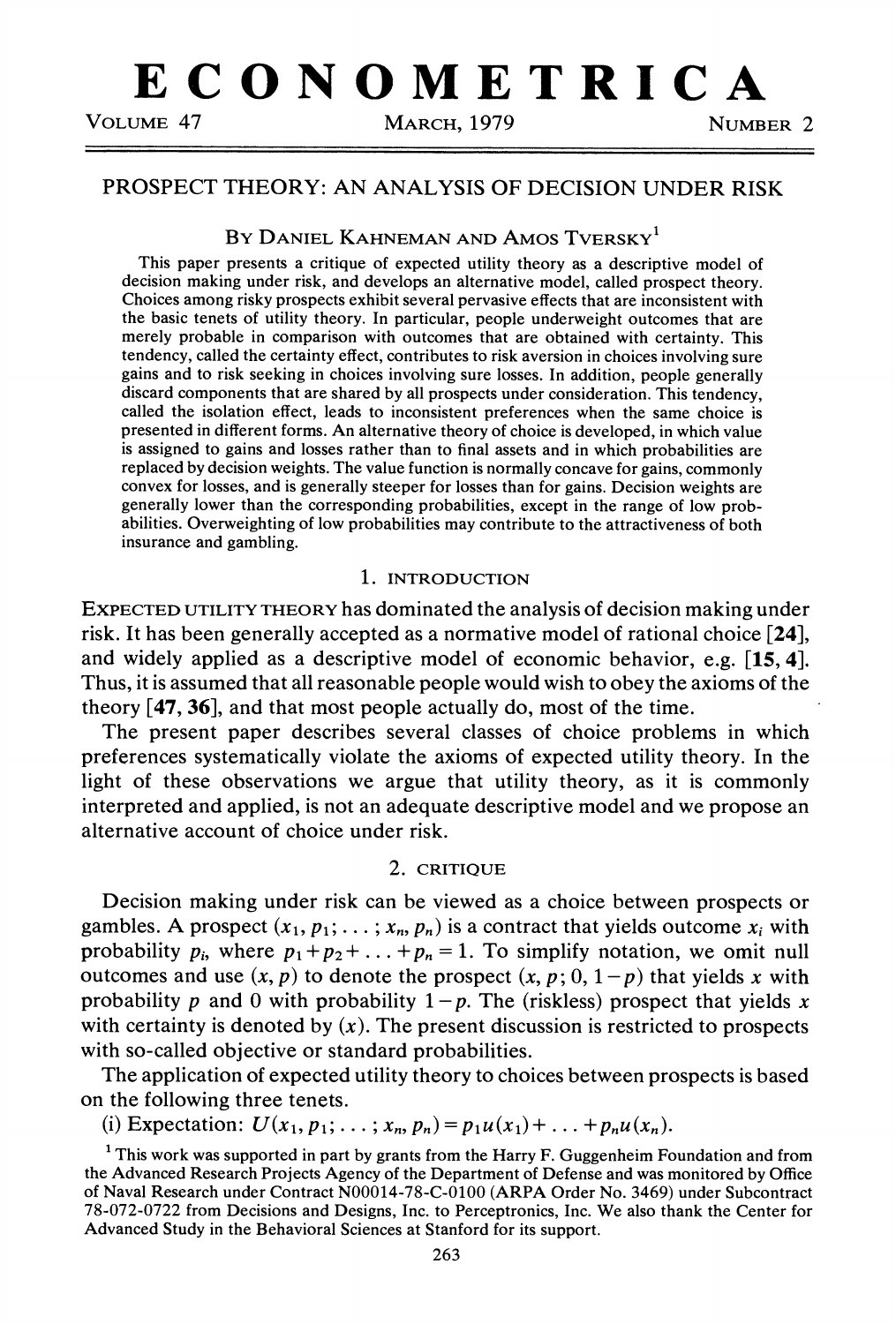**That is, the overall utility of a prospect, denoted by U, is the expected utility of its outcomes.** 

(ii) Asset Integration:  $(x_1, p_1; \ldots; x_n, p_n)$  is acceptable at asset position w iff  $U(w + x_1, p_1; \ldots; w + x_n, p_n) > u(w).$ 

**That is, a prospect is acceptable if the utility resulting from integrating the prospect with one's assets exceeds the utility of those assets alone. Thus, the domain of the utility function is final states (which include one's asset position) rather than gains or losses.** 

**Although the domain of the utility function is not limited to any particular class of consequences, most applications of the theory have been concerned with monetary outcomes. Furthermore, most economic applications introduce the following additional assumption.** 

(iii) Risk Aversion:  $u$  is concave  $(u'' < 0)$ .

A person is risk averse if he prefers the certain prospect  $(x)$  to any risky prospect **with expected value x. In expected utility theory, risk aversion is equivalent to the concavity of the utility function. The prevalence of risk aversion is perhaps the best known generalization regarding risky choices. It led the early decision theorists of the eighteenth century to propose that utility is a concave function of money, and this idea has been retained in modern treatments (Pratt [33], Arrow [4]).** 

**In the following sections we demonstrate several phenomena which violate these tenets of expected utility theory. The demonstrations are based on the responses of students and university faculty to hypothetical choice problems. The respondents were presented with problems of the type illustrated below.** 

**Which of the following would you prefer?** 

**A: 50% chance to win 1,000, B: 450 for sure.** 

**50% chance to win nothing;** 

**The outcomes refer to Israeli currency. To appreciate the significance of the amounts involved, note that the median net monthly income for a family is about 3,000 Israeli pounds. The respondents were asked to imagine that they were actually faced with the choice described in the problem, and to indicate the decision they would have made in such a case. The responses were anonymous, and the instructions specified that there was no 'correct' answer to such problems, and that the aim of the study was to find out how people choose among risky prospects. The problems were presented in questionnaire form, with at most a dozen problems per booklet. Several forms of each questionnaire were constructed so that subjects were exposed to the problems in different orders. In addition, two versions of each problem were used in which the left-right position of the prospects was reversed.** 

**The problems described in this paper are selected illustrations of a series of effects. Every effect has been observed in several problems with different outcomes and probabilities. Some of the problems have also been presented to groups of students and faculty at the University of Stockholm and at the**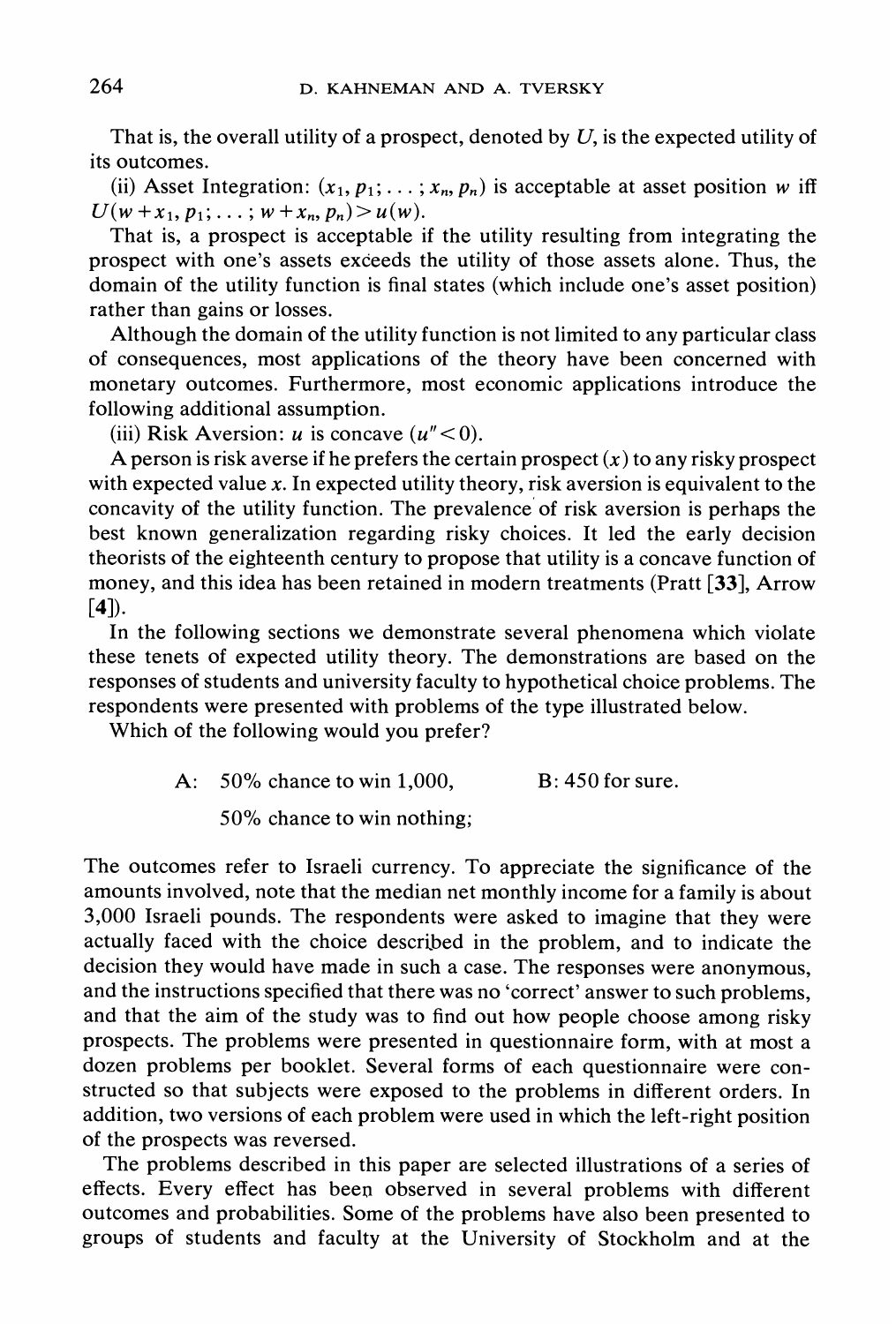**University of Michigan. The pattern of results was essentially identical to the results obtained from Israeli subjects.** 

**The reliance on hypothetical choices raises obvious questions regarding the validity of the method and the generalizability of the results. We are keenly aware of these problems. However, all other methods that have been used to test utility theory also suffer from severe drawbacks. Real choices can be investigated either in the field, by naturalistic or statistical observations of economic behavior, or in the laboratory. Field studies can only provide for rather crude tests of qualitative predictions, because probabilities and utilities cannot be adequately measured in such contexts. Laboratory experiments have been designed to obtain precise measures of utility and probability from actual choices, but these experimental studies typically involve contrived gambles for small stakes, and a large number of repetitions of very similar problems. These features of laboratory gambling complicate the interpretation of the results and restrict their generality.** 

**By default, the method of hypothetical choices emerges as the simplest procedure by which a large number of theoretical questions can be investigated. The use of the method relies on the assumption that people often know how they would behave in actual situations of choice, and on the further assumption that the subjects have no special reason to disguise their true preferences. If people are reasonably accurate in predicting their choices, the presence of common and systematic violations of expected utility theory in hypothetical problems provides presumptive evidence against that theory.** 

## **Certainty, Probability, and Possibility**

**In expected utility theory, the utilities of outcomes are weighted by their probabilities. The present section describes a series of choice problems in which people's preferences systematically violate this principle. We first show that people overweight outcomes that are considered certain, relative to outcomes**  which are merely probable-a phenomenon which we label the *certainty effect*.

**The best known counter-example to expected utility theory which e\*ploits the certainty effect was introduced by the French economist Maurice Allais in 1953 [2]. Allais' example has been discussed from both normative and descriptive standpoints by many authors [28, 38]. The following pair of choice problems is a variation of Allais' example, which differs from the original in that it refers to moderate rather than to extremely large gains. The number of respondents who answered each problem is denoted by N, and the percentage who choose each option is given in brackets.** 

**PROBLEM 1: Choose between** 

| A: $2,500$ with probability .33, |      | $B: 2,400$ with certainty. |
|----------------------------------|------|----------------------------|
| 2,400 with probability           | .66. |                            |
| 0 with probability               | .01: |                            |
| $N = 72$<br>$\lceil 18 \rceil$   |      | $[82]$ *                   |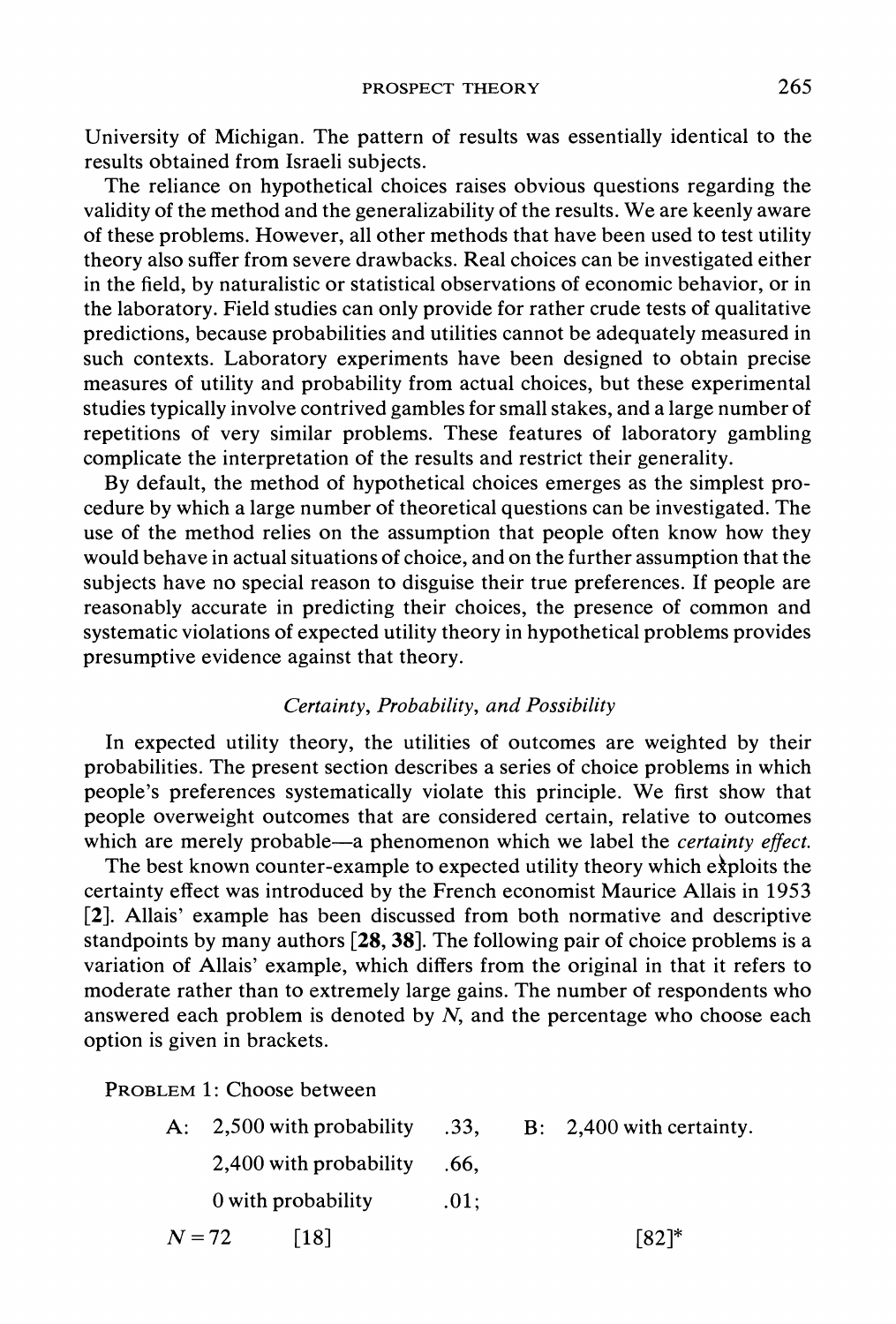**PROBLEM 2: Choose between** 

|          | C: 2,500 with probability .33, |      | D: 2,400 with probability .34, |                    |      |
|----------|--------------------------------|------|--------------------------------|--------------------|------|
|          | 0 with probability             | .67: |                                | 0 with probability | .66. |
| $N = 72$ | $[83]$ *                       |      |                                | [17]               |      |

**The data show that 82 per cent of the subjects chose B in Problem 1, and 83 per cent of the subjects chose C in Problem 2. Each of these preferences is significant at the .01 level, as denoted by the asterisk. Moreover, the analysis of individual patterns of choice indicates that a majority of respondents (61 per cent) made the modal choice in both problems. This pattern of preferences violates expected utility theory in the manner originally described by Allais. According to that**  theory, with  $u(0) = 0$ , the first preference implies

$$
u(2,400) > .33u(2,500) + .66u(2,400) \text{ or } .34u(2,400) > .33u(2,500)
$$

**while the second preference implies the reverse inequality. Note that Problem 2 is obtained from Problem 1 by eliminating a .66 chance of winning 2400 from both prospects. under consideration. Evidently, this change produces a greater reduction in desirability when it alters the character of the prospect from a sure gain to a probable one, than when both the original and the reduced prospects are uncertain.** 

**A simpler demonstration of the same phenomenon, involving only twooutcome gambles is given below. This example is also based on Allais [2].** 

**PROBLEM 3:** 

|  | A: $(4,000,0.80)$ , | or | B: (3,000). |
|--|---------------------|----|-------------|
|  | $N = 95$ [20]       |    | $[80]$ *    |

**PROBLEM 4:** 

|                | C: (4,000,.20), |  | or D: $(3,000, .25)$ . |
|----------------|-----------------|--|------------------------|
| $N = 95$ [65]* |                 |  | $\lceil 35 \rceil$     |

**In this pair of problems as well as in all other problem-pairs in this section, over half the respondents violated expected utility theory. To show that the modal pattern of preferences in Problems 3 and 4 is not compatible with the theory, set**   $u(0) = 0$ , and recall that the choice of B implies  $u(3,000)/u(4,000) > 4/5$ , **whereas the choice of C implies the reverse inequality. Note that the prospect**   $C = (4,000, .20)$  can be expressed as  $(A, .25)$ , while the prospect  $D = (3,000, .25)$ **can be rewritten as (B,.25). The substitution axiom of utility theory asserts that if**   $B$  is preferred to  $A$ , then any (probability) mixture  $(B, p)$  must be preferred to the **mixture (A, p). Our subjects did not obey this axiom. Apparently, reducing the probability of winning from 1.0 to .25 has a greater effect than the reduction from**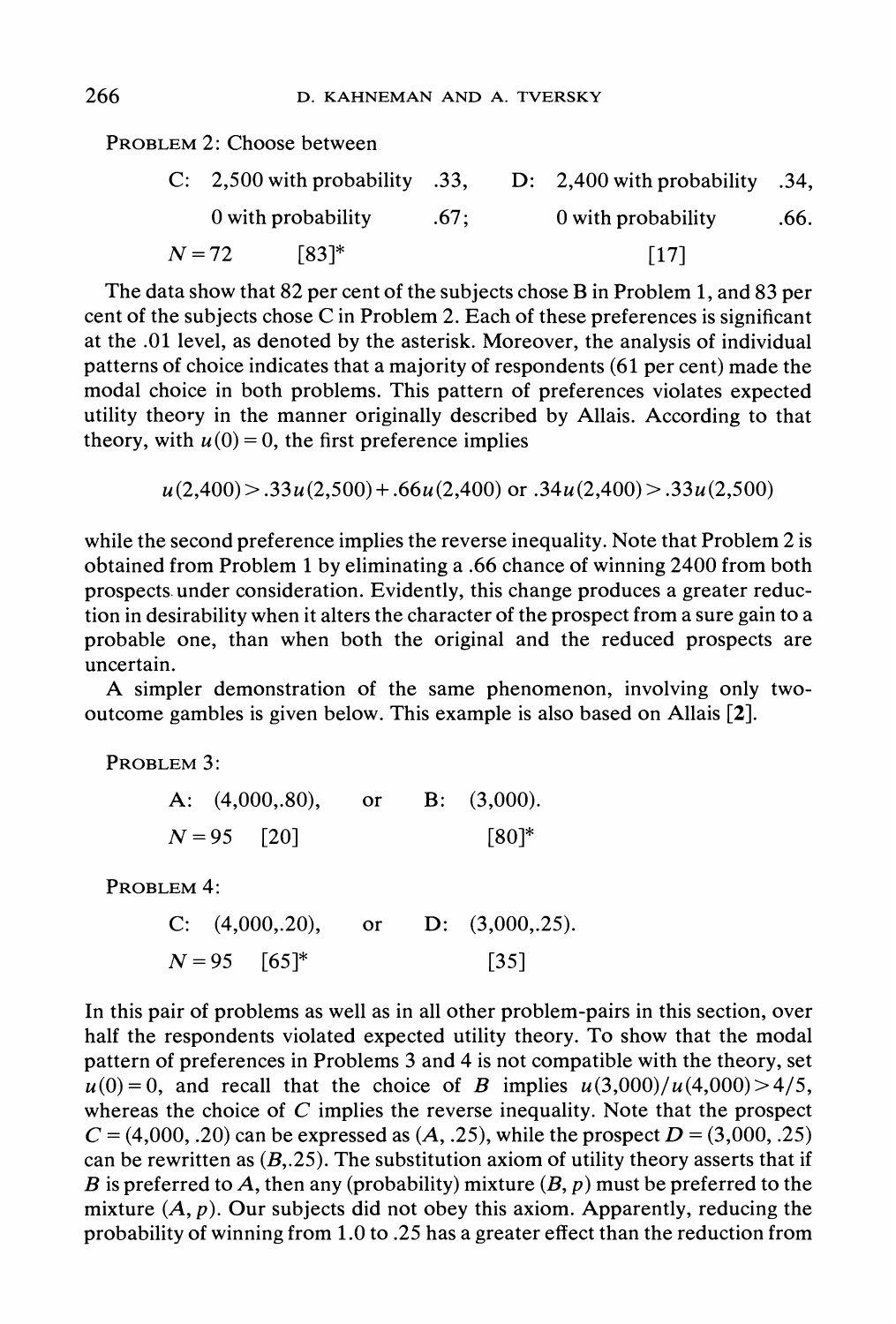**.8 to .2. The following pair of choice problems illustrates the certainty effect with non-monetary outcomes.** 

**PROBLEM 5:** 

|          | week tour of England.<br>France, and Italy; | A: $50\%$ chance to win a three- |  | B: A one-week tour of<br>England, with certainty. |  |
|----------|---------------------------------------------|----------------------------------|--|---------------------------------------------------|--|
| $N = 72$ | $\lceil 22 \rceil$                          |                                  |  | $\lceil 78 \rceil^*$                              |  |

**PROBLEM 6:** 

| $C: 5\%$ chance to win a three-<br>week tour of England, |  | D: $10\%$ chance to win a one-<br>week tour of England. |
|----------------------------------------------------------|--|---------------------------------------------------------|
| France, and Italy;                                       |  |                                                         |
| $N = 72$ [67]*                                           |  | $\lceil 33 \rceil$                                      |

**The certainty effect is not the only type of violation of the substitution axiom. Another situation in which this axiom fails is illustrated by the following problems.** 

**PROBLEM 7:** 

**A: (6,000, .45), B: (3,000, .90).**   $N = 66$  [14] [86]\*

**PROBLEM 8:** 

**C: (6,000, .001), D: (3,000, .002).**   $N = 66$  [73]\* [27]

**Note that in Problem 7 the probabilities of winning are substantial (.90 and .45), and most people choose the prospect where winning is more probable. In Problem 8, there is a possibility of winning, although the probabilities of winning are minuscule (.002 and .001) in both prospects. In this situation where winning is possible but not probable, most people choose the prospect that offers the larger gain. Similar results have been reported by MacCrimmon and Larsson [28].** 

**The above problems illustrate common attitudes toward risk or chance that cannot be captured by the expected utility model. The results suggest the following empirical generalization concerning the manner in which the substitu**tion axiom is violated. If  $(y, pq)$  is equivalent to  $(x, p)$ , then  $(y, pqr)$  is preferred to  $(x, pr)$ ,  $0 \leq p, q, r \leq 1$ . This property is incorporated into an alternative theory, **developed in the second part of the paper.**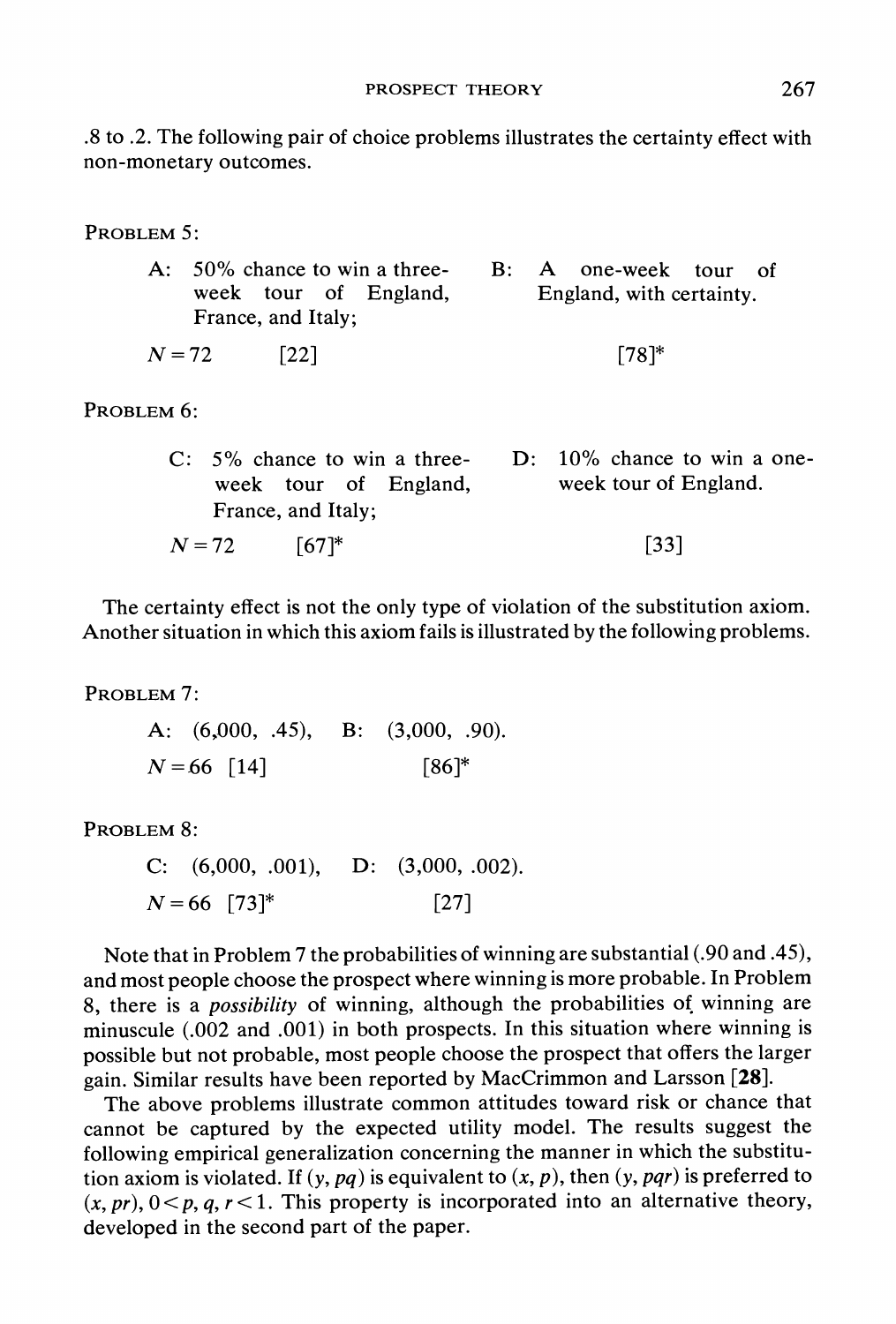## **The Reflection Effect**

**The previous section discussed preferences between positive prospects, i.e., prospects that involve no losses. What happens when the signs of the outcomes are reversed so that gains are replaced by losses? The left-hand column of Table I displays four of the choice problems that were discussed in the previous section, and the right-hand column displays choice problems in which the signs of the outcomes are reversed. We use**  $-x$  **to denote the loss of x, and**  $>$  **to denote the prevalent preference, i.e., the choice made by the majority of subjects.** 

| TABLE I                                             |
|-----------------------------------------------------|
| PREFERENCES BETWEEN POSITIVE AND NEGATIVE PROSPECTS |

|                        | Positive prospects       |                                            |                           | Negative prospects          |                                             |
|------------------------|--------------------------|--------------------------------------------|---------------------------|-----------------------------|---------------------------------------------|
| Problem 3:<br>$N = 95$ | (4.00080)<br>[20]        | $(3,000)$ .<br><<br>1801*                  | Problem $3$ :<br>$N = 95$ | $(-4.000, .80)$<br>$[92]$ * | $(-3.000)$ .<br>181                         |
| Problem 4:<br>$N = 95$ | (4,000, .20)<br>$[65]$ * | $(3,000, .25)$ .<br>><br>[35]              | Problem 4':<br>$N = 95$   | $(-4,000, .20)$<br>[42]     | $\langle -3,000, .25 \rangle$ .<br>[58]     |
| Problem 7:<br>$N = 66$ | (3.000, .90)<br>[86]*    | $(6.000, .45)$ .<br>$\geq$<br>[14]         | Problem $7$ :<br>$N = 66$ | $(-3,000, .90)$<br>[8]      | $(-6,000, .45)$ .<br>$\prec$<br>1921*       |
| Problem 8:<br>$N = 66$ | [27]                     | $(3.000, .002) < (6.000, .001)$ .<br>[73]* | Problem 8':<br>$N = 66$   | *017 آ                      | $(-3,000, .002) > (-6,000, .001)$ .<br>[30] |

**In each of the four problems in Table I the preference between negative prospects is the mirror image of the preference between positive prospects. Thus, the reflection of prospects around 0 reverses the preference order. We label this pattern the reflection effect.** 

**Let us turn now to the implications of these data. First, note that the reflection effect implies that risk aversion in the positive domain is accompanied by risk seeking in the negative domain. In Problem 3', for example, the majority of subjects were willing to accept a risk of .80 to lose 4,000, in preference to a sure loss of 3,000, although the gamble has a lower expected value. The occurrence of risk seeking in choices between negative prospects was noted early by Markowitz [29]. Williams [48] reported data where a translation of outcomes produces a dramatic shift from risk aversion to risk seeking. For example, his subjects were**  indifferent between  $(100, .65; -100, .35)$  and  $(0)$ , indicating risk aversion. They were also indifferent between  $(-200, .80)$  and  $(-100)$ , indicating risk seeking. A **recent review by Fishburn and Kochenberger [14] documents the prevalence of risk seeking in choices between negative prospects.** 

**Second, recall that the preferences between the positive prospects in Table I are inconsistent with expected utility theory. The preferences between the corresponding negative prospects also violate the expectation principle in the same manner. For example, Problems 3' and 4', like Problems 3 and 4, demonstrate that outcomes which are obtained with certainty are overweighted relative to uncertain outcomes. In the positive domain, the certainty effect contributes to a risk averse preference for a sure gain over a larger gain that is merely probable. In the negative domain, the same effect leads to a risk seeking preference for a loss**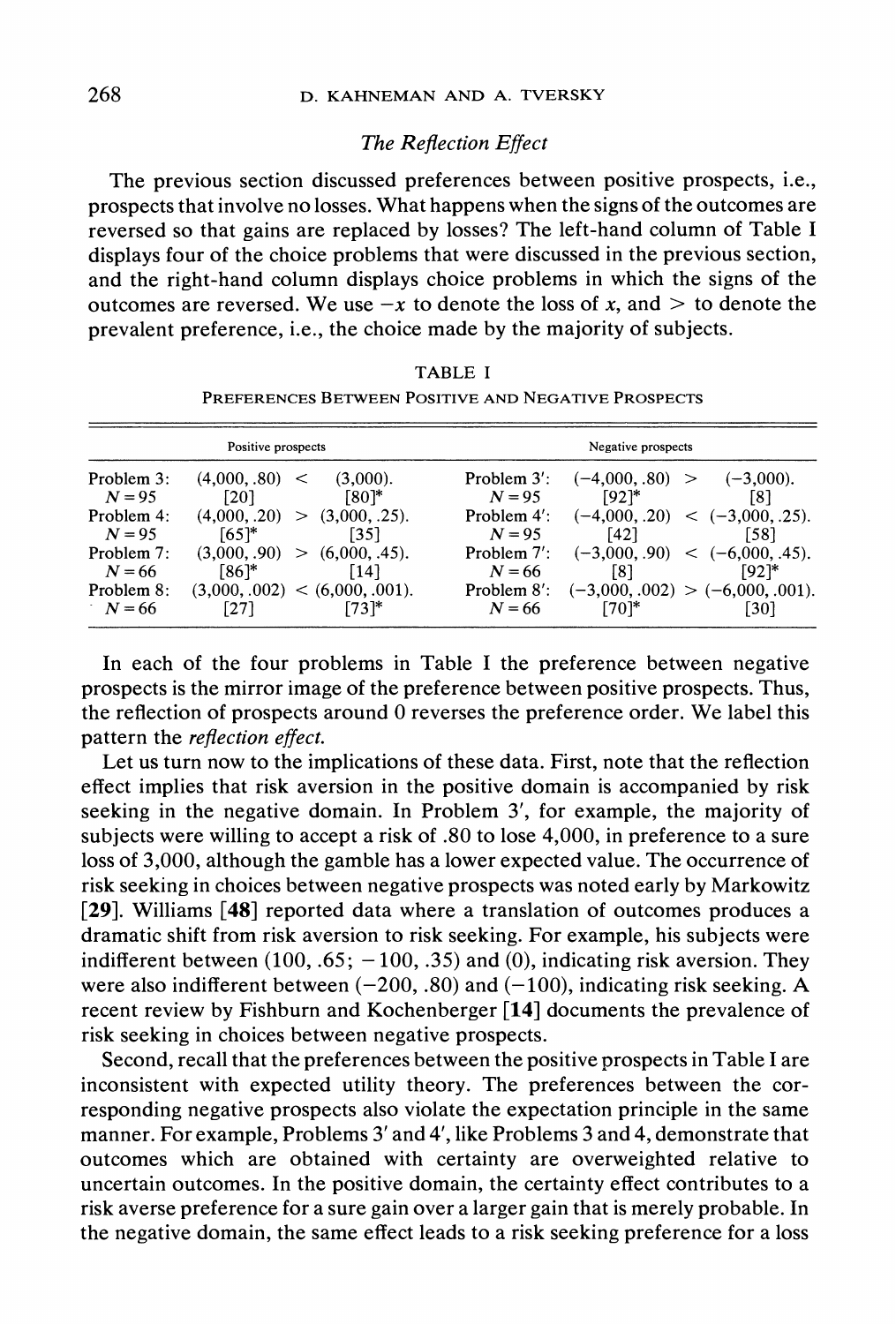**that is merely probable over a smaller loss that is certain. The same psychological**  principle—the overweighting of certainty—favors risk aversion in the domain of **gains and risk seeking in the domain of losses.** 

**Third, the reflection effect eliminates aversion for uncertainty or variability as an explanation of the certainty effect. Consider, for example, the prevalent preferences for (3,000) over (4,000, .80) and for (4,000, .20) over (3,000, .25). To resolve this apparent inconsistency one could invoke the assumption that people prefer prospects that have high expected value and small variance (see, e.g., Allais [2]; Markowitz [30]; Tobin [41]). Since (3,000) has no variance while (4,000, .80) has large variance, the former prospect could be chosen despite its lower expected value. When the prospects are reduced, however, the difference in variance between (3,000,.25) and (4,000,.20) may be insufficient to overcome the**  difference in expected value. Because (-3,000) has both higher expected value and lower variance than  $(-4,000,0.80)$ , this account entails that the sure loss **should be preferred, contrary to the data. Thus, our data are incompatible with the notion that certainty is generally desirable. Rather, it appears that certainty increases the aversiveness of losses as well as the desirability of gains.** 

#### **Probabilistic Insurance**

**The prevalence of the purchase of insurance against both large and small losses has been regarded by many as strong evidence for the concavity of the utility function for money. Why otherwise would people spend so much money to purchase insurance policies at a price that exceeds the expected actuarial cost? However, an examination of the relative attractiveness of various forms of insurance does not support the notion that the utility function for money is concave everywhere. For example, people often prefer insurance programs that offer limited coverage with low or zero deductible over comparable policies that offer higher maximal coverage with higher deductibles-contrary to risk aversion (see, e.g., Fuchs [16]). Another type of insurance problem in which people's responses are inconsistent with the concavity hypothesis may be called probabilistic insurance. To illustrate this concept, consider the following problem, which was presented to 95 Stanford University students.** 

**PROBLEM 9: Suppose you consider the possibility of insuring some property against damage, e.g., fire or theft. After examining the risks and the premium you find that you have no clear preference between the options of purchasing insurance or leaving the property uninsured.** 

**It is then called to your attention that the insurance company offers a new program called probabilistic insurance. In this program you pay half of the regular premium. In case of damage, there is a 50 per cent chance that you pay the other half of the premium and the insurance company covers all the losses; and there is a 50 per cent chance that you get back your insurance payment and suffer all the losses. For example, if an accident occurs on an odd day of the month, you pay the other half of the regular premium and your losses are covered; but if the accident**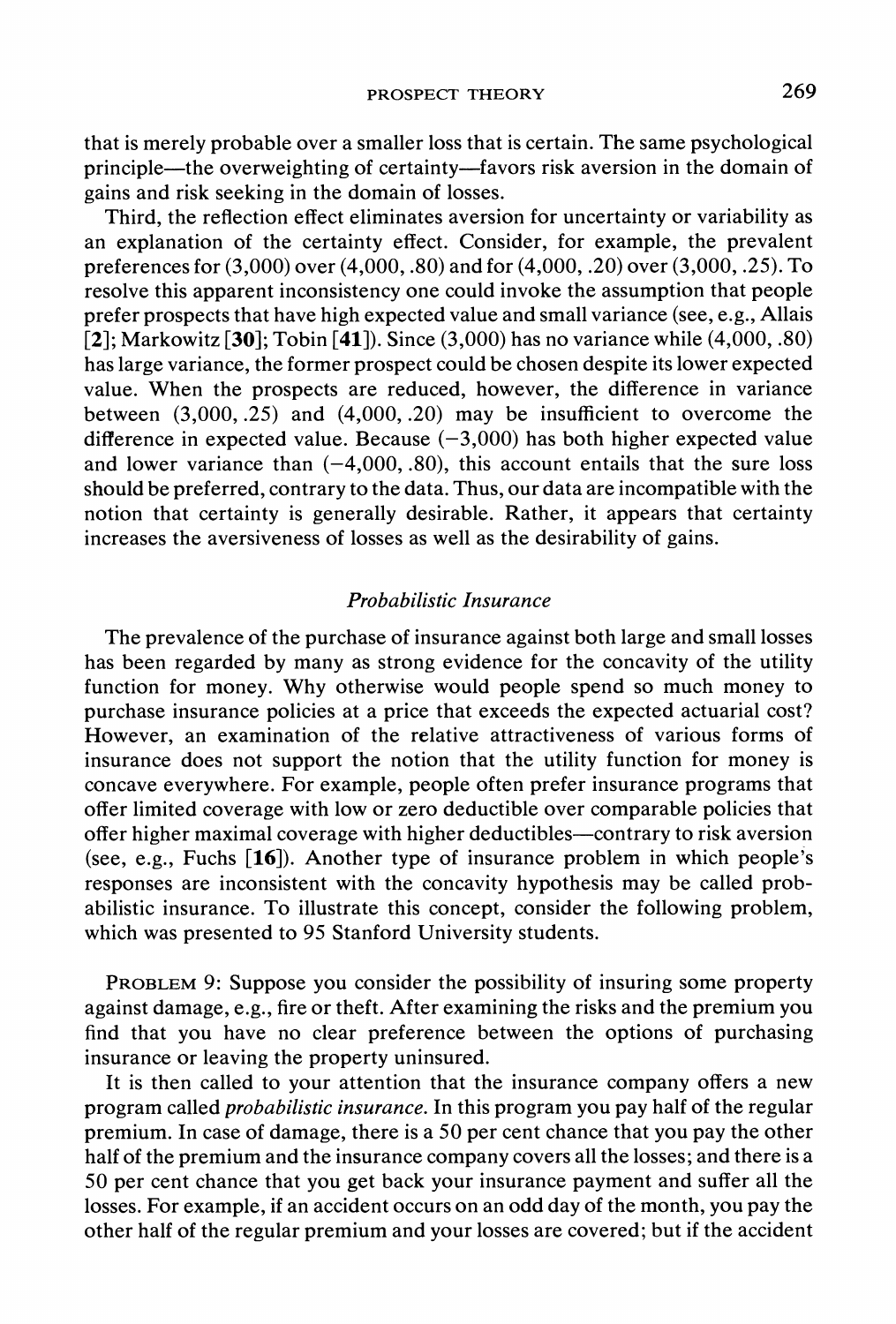**occurs on an even day of the month, your insurance payment is refunded and your losses are not covered.** 

**Recall that the premium for full coverage is such that you find this insurance barely worth its cost.** 

**Under these circumstances, would you purchase probabilistic insurance:** 

Yes, No.  

$$
N = 95
$$
 [20] [80]<sup>\*</sup>

**Although Problem 9 may appear contrived, it is worth noting that probabilistic insurance represents many forms of protective action where one pays a certain**  cost to reduce the probability of an undesirable event—without eliminating it **altogether. The installation of a burglar alarm, the replacement of old tires, and the decision to stop smoking can all be viewed as probabilistic insurance.** 

**The responses to Problem 9 and to several other variants of the same question indicate that probabilistic insurance is generally unattractive. Apparently, reduc**ing the probability of a loss from  $p$  to  $p/2$  is less valuable than reducing the **probability of that loss from p/2 to 0.** 

**In contrast to these data, expected utility theory (with a concave u) implies that probabilistic insurance is superior to regular insurance. That is, if at asset position w one is just willing to pay a premium y to insure against a probability p of losing x, then one should definitely be willing to pay a smaller premium ry to reduce the**  probability of losing x from p to  $(1 - r)p$ ,  $0 < r < 1$ . Formally, if one is indifferent between  $(w-x, p; w, 1-p)$  and  $(w - y)$ , then one should prefer probabilistic insurance  $(w-x, (1-r)p; w-y, rp; w-ry, 1-p)$  over regular insurance  $(w-y)$ .

**To prove this proposition, we show that** 

$$
pu(w - x) + (1 - p)u(w) = u(w - y)
$$

**implies** 

$$
(1-r)pu(w-x) + rpu(w-y) + (1-p)u(w-ry) > u(w-y).
$$

Without loss of generality, we can set  $u(w-x) = 0$  and  $u(w) = 1$ . Hence,  $u(w - x) = 0$  $y$ ) = 1-p, and we wish to show that

$$
rp(1-p)+(1-p)u(w-ry) > 1-p
$$
 or  $u(w-ry) > 1-rp$ 

which holds if and only if  $u$  is concave.

**This is a rather puzzling consequence of the risk aversion hypothesis of utility theory, because probabilistic insurance appears intuitively riskier than regular insurance, which entirely eliminates the element of risk. Evidently, the intuitive notion of risk is not adequately captured by the assumed concavity of the utility function for wealth.** 

**The aversion for probabilistic insurance is particularly intriguing because all insurance is, in a sense, probabilistic. The most avid buyer of insurance remains vulnerable to many financial and other risks which his policies do not cover. There appears to be a significant difference between probabilistic insurance and what may be called contingent insurance, which provides the certainty of coverage for a**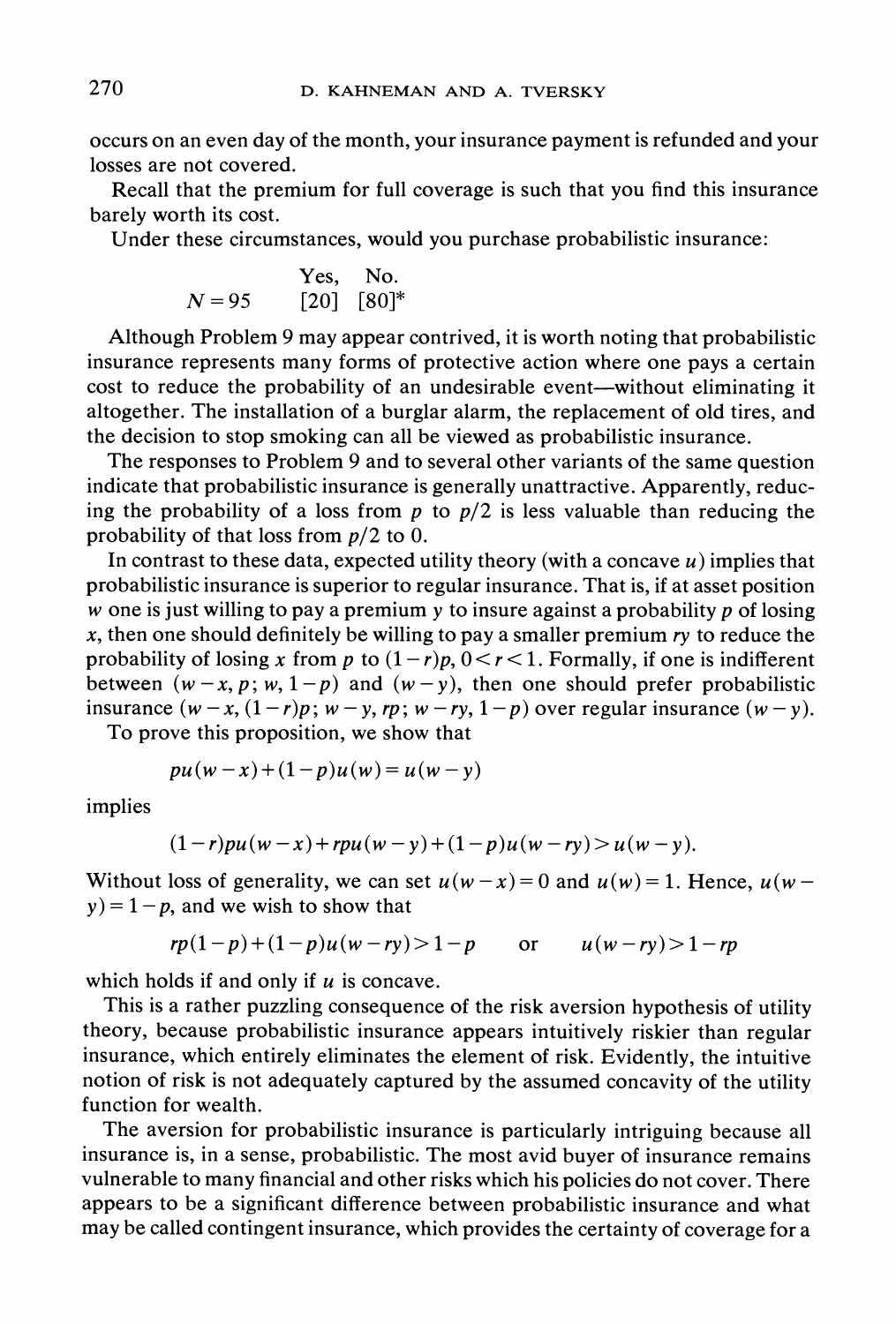**specified type of risk. Compare, for example, probabilistic insurance against all forms of loss or damage to the contents of your home and contingent insurance that eliminates all risk of loss from theft, say, but does not cover other risks, e.g., fire. We conjecture that contingent insurance will be generally more attractive than probabilistic insurance when the probabilities of unprotected loss are equated. Thus, two prospects that are equivalent in probabilities and outcomes could have different values depending on their formulation. Several demonstrations of this general phenomenon are described in the next section.** 

# **The Isolation Effect**

**In order to simplify the choice between alternatives, people often disregard components that the alternatives share, and focus on the components that distinguish them (Tversky [44]). This approach to choice problems may produce inconsistent preferences, because a pair of prospects can be decomposed into common and distinctive components in more than one way, and different decompositions sometimes lead to different preferences. We refer to this phenomenon as the isolation effect.** 

**PROBLEM 10: Consider the following two-stage game. In the first stage, there is a probability of .75 to end the game without winning anything, and a probability of .25 to move into the second stage. If you reach the second stage you have a choice between** 

**(4,000,.80) and (3,000).** 

**Your choice must be made before the game starts, i.e., before the outcome of the first stage is known.** 

**Note that in this game, one has a choice between .25 x.80= .20 chance to win**  4,000, and a  $.25 \times 1.0 = .25$  chance to win 3,000. Thus, in terms of final outcomes **and probabilities one faces a choice between (4,000, .20) and (3,000, .25), as in Problem 4 above. However, the dominant preferences are different in the two problems. Of 141 subjects who answered Problem 10, 78 per cent chose the latter prospect, contrary to the modal preference in Problem 4. Evidently, people ignored the first stage of the game, whose outcomes are shared by both prospects, and considered Problem 10 as a choice between (3,000) and (4,000,.80), as in Problem 3 above.** 

**The standard and the sequential formulations of Problem 4 are represented as decision trees in Figures 1 and 2, respectively. Following the usual convention, squares denote decision nodes and circles denote chance nodes. The essential difference between the two representations is in the location of the decision node. In the standard form (Figure 1), the decision maker faces a choice between two risky prospects, whereas in the sequential form (Figure 2) he faces a choice between a risky and a riskless prospect. This is accomplished by introducing a dependency between the prospects without changing either probabilities or**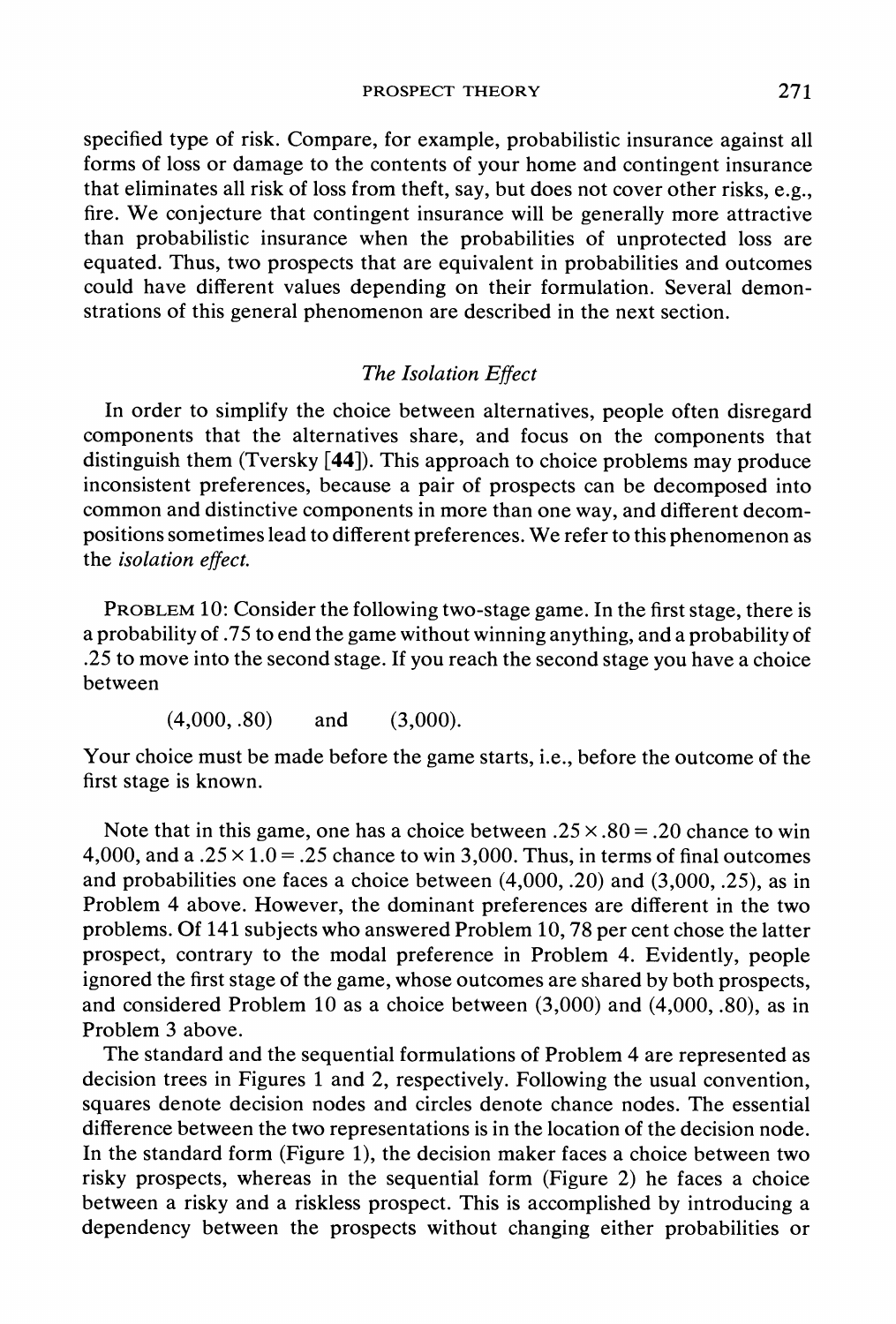

FIGURE 1.—The representation of Problem 4 as a decision tree (standard formulation).



FIGURE 2.—The representation of Problem 10 as a decision tree (sequential formulation).

**outcomes. Specifically, the event 'not winning 3,000' is included in the event 'not winning 4,000' in the sequential formulation, while the two events are independent in the standard formulation. Thus, the outcome of winning 3,000 has a certainty advantage in the sequential formulation, which it does not have in the standard formulation.** 

**The reversal of preferences due to the dependency among events is particularly significant because it violates the basic supposition of a decision-theoretical analysis, that choices between prospects are determined solely by the probabilities of final states.** 

**It is easy to think of decision problems that are most naturally represented in one of the forms above rather than in the other. For example, the choice between two different risky ventures is likely to be viewed in the standard form. On the other hand, the following problem is most likely to be represented in the sequential form. One may invest money in a venture with some probability of losing one's capital if the venture fails, and with a choice between a fixed agreed return and a percentage of earnings if it succeeds. The isolation effect implies that the contingent certainty of the fixed return enhances the attractiveness of this option, relative to a risky venture with the same probabilities and outcomes.**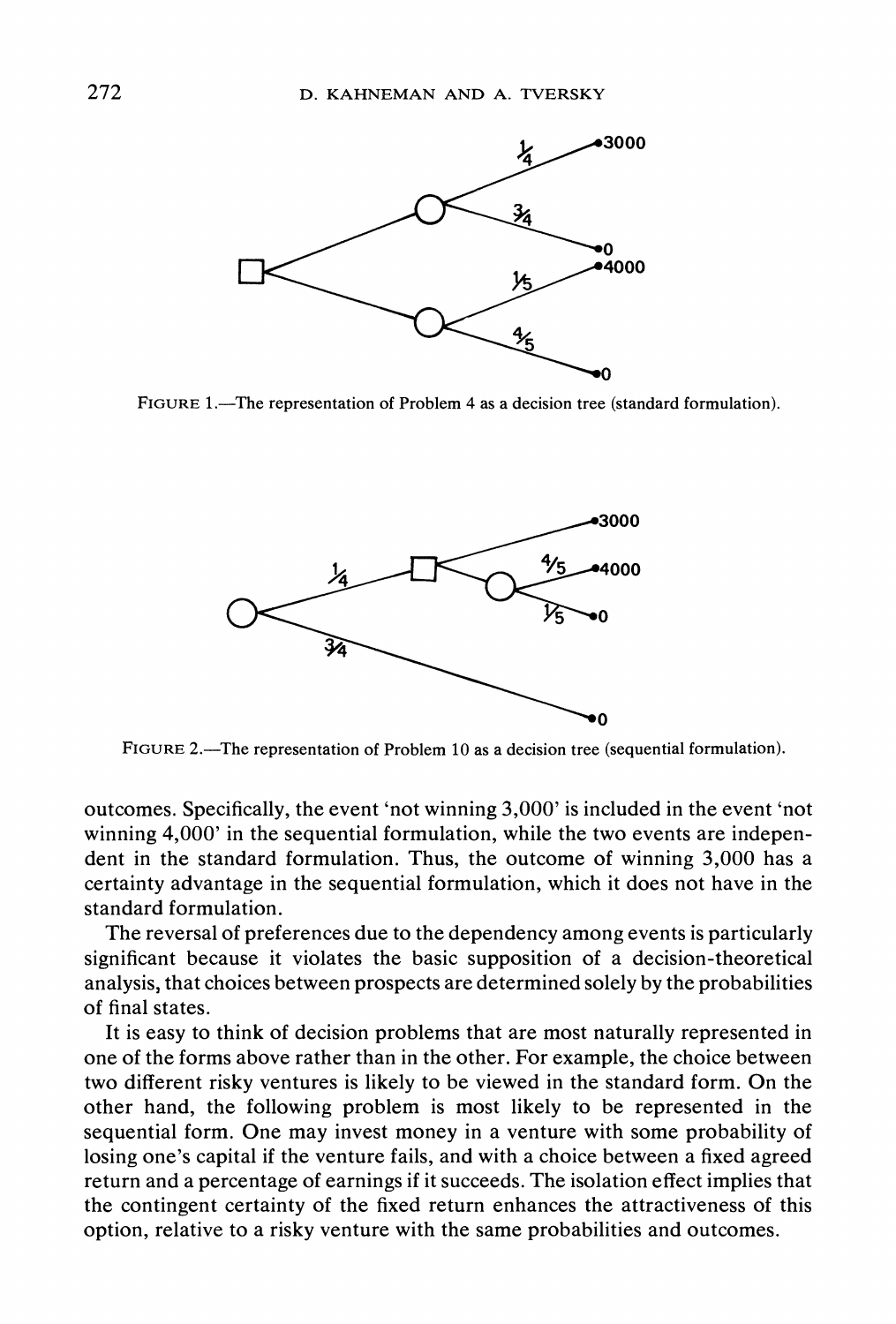**The preceding problem illustrated how preferences may be altered by different representations of probabilities. We now show how choices may be altered by varying the representation of outcomes.** 

**Consider the following problems, which were presented to two different groups of subjects.** 

**PROBLEM 11: In addition to whatever you own, you have been given 1,000. You are now asked to choose between** 

| A: $(1,000, .50)$ , | and | B: (500).            |
|---------------------|-----|----------------------|
| $N = 70$ [16]       |     | $\lceil 84 \rceil^*$ |

**PROBLEM 12: In addition to whatever you own, you have been given 2,000. You are now asked to choose between** 

| C: $(-1,000, .50)$ , and D: $(-500)$ . |  |      |
|----------------------------------------|--|------|
| $N = 68$ [69*]                         |  | [31] |

**The majority of subjects chose B in the first problem and C in the second. These preferences conform to the reflection effect observed in Table I, which exhibits risk aversion for positive prospects and risk seeking for negative ones. Note, however, that when viewed in terms of final states, the two choice problems are identical. Specifically,** 

$$
A = (2,000, .50; 1,000, .50) = C
$$
, and  $B = (1,500) = D$ .

**In fact, Problem 12 is obtained from Problem 11 by adding 1,000 to the initial bonus, and subtracting 1,000 from all outcomes. Evidently, the subjects did not integrate the bonus with the prospects. The bonus did not enter into the comparison of prospects because it was common to both options in each problem.** 

**The pattern of results observed in Problems 11 and 12 is clearly inconsistent with utility theory. In that theory, for example, the same utility is assigned to a wealth of \$100, 000, regardless of whether it was reached from a prior wealth of \$95,000 or \$105,000. Consequently, the choice between a total wealth of \$100,000 and even chances to own \$95,000 or \$105,000 should be independent of whether one currently owns the smaller or the larger of these two amounts. With the added assumption of risk aversion, the theory entails that the certainty of owning \$100,000 should always be preferred to the gamble. However, the responses to Problem 12 and to several of the previous questions suggest that this pattern will be obtained if the individual owns the smaller amount, but not if he owns the larger amount.** 

**The apparent neglect of a bonus that was common to both options in Problems 11 and 12 implies that the carriers of value or utility are changes of wealth, rather than final asset positions that include current wealth. This conclusion is the cornerstone of an alternative theory of risky choice, which is described in the following sections.**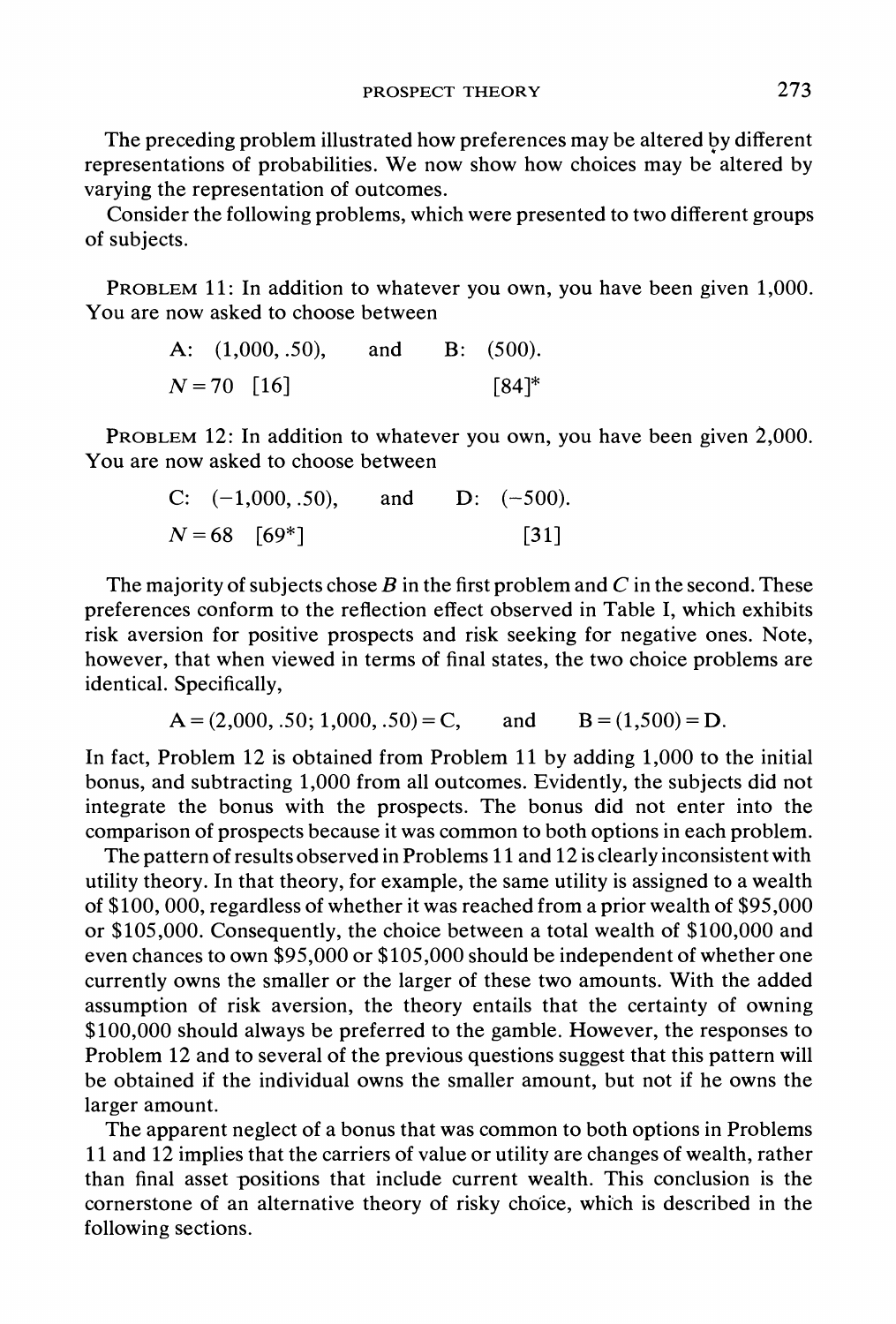#### **3. THEORY**

**The preceding discussion reviewed several empirical effects which appear to invalidate expected utility theory as a descriptive model. The remainder of the paper presents an alternative account of individual decision making under risk, called prospect theory. The theory is developed for simple prospects with monetary outcomes and stated probabilities, but it can be extended to more involved choices. Prospect theory distinguishes two phases in the choice process: an early phase of editing and a subsequent phase of evaluation. The editing phase consists of a preliminary analysis of the offered prospects, which often yields a simpler representation of these prospects. In the second phase, the edited prospects are evaluated and the prospect of highest value is chosen. We next outline the editing phase, and develop a formal model of the evaluation phase.** 

**The function of the editing phase is to organize and reformulate the options so as to simplify subsequent evaluation and choice. Editing consists of the application of several operations that transform the outcomes and probabilities associated with the offered prospects. The major operations of the editing phase are described below.** 

**Coding. The evidence discussed in the previous section shows that people normally perceive outcomes as gains and losses, rather than as final states of wealth or welfare. Gains and losses, of course, are defined relative to some neutral reference point. The reference point usually corresponds to the current asset position, in which case gains and losses coincide with the actual amounts that are received or paid. However, the location of the reference point, and the consequent coding of outcomes as gains or losses, can be affected by the formulation of the offered prospects, and by the expectations of the decision maker.** 

**Combination. Prospects can sometimes be simplified by combining the probabilities associated with identical outcomes. For example, the prospect (200, .25; 200, .25) will be reduced to (200, .50). and evaluated in this form.** 

**Segregation. Some prospects contain a riskless component that is segregated from the risky component in the editing phase. For example, the prospect (300, .80; 200, .20) is naturally decomposed into a sure gain of 200 and the risky prospect** (100, .80). Similarly, the prospect  $(-400, .40; -100, .60)$  is readily seen to consist of a sure loss of  $100$  and of the prospect  $(-300, .40)$ .

**The preceding operations are applied to each prospect separately. The following operation is applied to a set of two or more prospects.** 

**Cancellation. The essence of the isolation effects described earlier is the discarding of components that are shared by the offered prospects. Thus, our respondents apparently ignored the first stage of the sequential game presented in Problem 10, because this stage was common to both options, and they evaluated the prospects with respect to the results of the second stage (see Figure 2). Similarly, they neglected the common bonus that was added to the prospects in Problems 11 and 12. Another type of cancellation involves the discarding of common constituents, i.e., outcome-probability pairs. For example, the choice**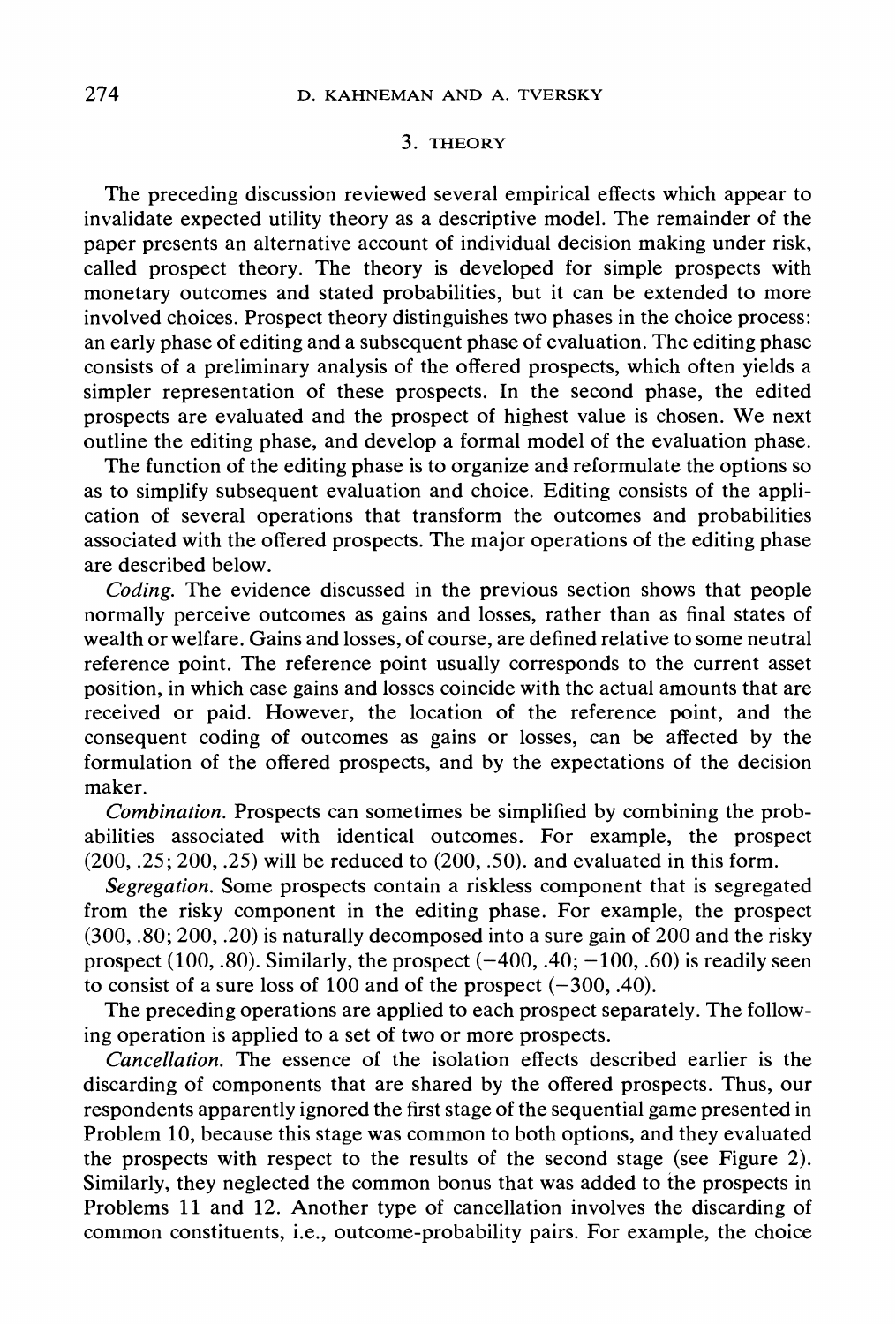**between (200, .20; 100, .50; -50, .30) and (200, .20; 150, .50; -100, .30) can be reduced by cancellation to a choice between (100,.50; -50,.30) and**   $(150, .50; -100, .30).$ 

**Two additional operations that should be mentioned are simplification and the detection of dominance. The first refers to the simplification of prospects by rounding probabilities or outcomes. For example, the prospect (101, .49) is likely to be recoded as an even chance to win 100. A particularly important form of simplification involves the discarding of extremely unlikely outcomes. The second operation involves the scanning of offered prospects to detect dominated alternatives, which are rejected without further evaluation.** 

**Because the editing operations facilitate the task of decision, it is assumed that they are performed whenever possible. However, some editing operations either permit or prevent the application of others. For example, (500, .20; 101, .49) will appear to dominate (500, .15; 99, .51) if the second constituents of both prospects are simplified to (100, .50). The final edited prospects could, therefore, depend on the sequence of editing operations, which is likely to vary with the structure of the offered set and with the format of the display. A detailed study of this problem is beyond the scope of the present treatment. In this paper we discuss choice problems where it is reasonable to assume either that the original formulation of the prospects leaves no room for further editing, or that the edited prospects can be specified without ambiguity.** 

**Many anomalies of preference result from the editing of prospects. For example, the inconsistencies associated with the isolation effect result from the cancellation of common components. Some intransitivities of choice are explained by a simplification that eliminates small differences between prospects (see Tversky [43]). More generally, the preference order between prospects need not be invariant across contexts, because the same offered prospect could be edited in different ways depending on the context in which it appears.** 

**Following the editing phase, the decision maker is assumed to evaluate each of the edited prospects, and to choose the prospect of highest value. The overall**  value of an edited prospect, denoted V, is expressed in terms of two scales,  $\pi$ **and v.** 

The first scale,  $\pi$ , associates with each probability p a decision weight  $\pi(p)$ , which reflects the impact of p on the over-all value of the prospect. However,  $\pi$  is not a probability measure, and it will be shown later that  $\pi(p) + \pi(1-p)$  is typically less than unity. The second scale,  $v$ , assigns to each outcome  $x$  a number  $v(x)$ , which reflects the subjective value of that outcome. Recall that outcomes are **defined relative to a reference point, which serves as the zero point of the value scale. Hence, v measures the value of deviations from that reference point, i.e., gains and losses.** 

**The present formulation is concerned with simple prospects of the form (x, p; y, q), which have at most two non-zero outcomes. In such a prospect, one**  receives x with probability  $p$ , y with probability  $q$ , and nothing with probability  $1-p-q$ , where  $p+q \leq 1$ . An offered prospect is strictly positive if its outcomes are all positive, i.e., if  $x, y > 0$  and  $p + q = 1$ ; it is strictly negative if its outcomes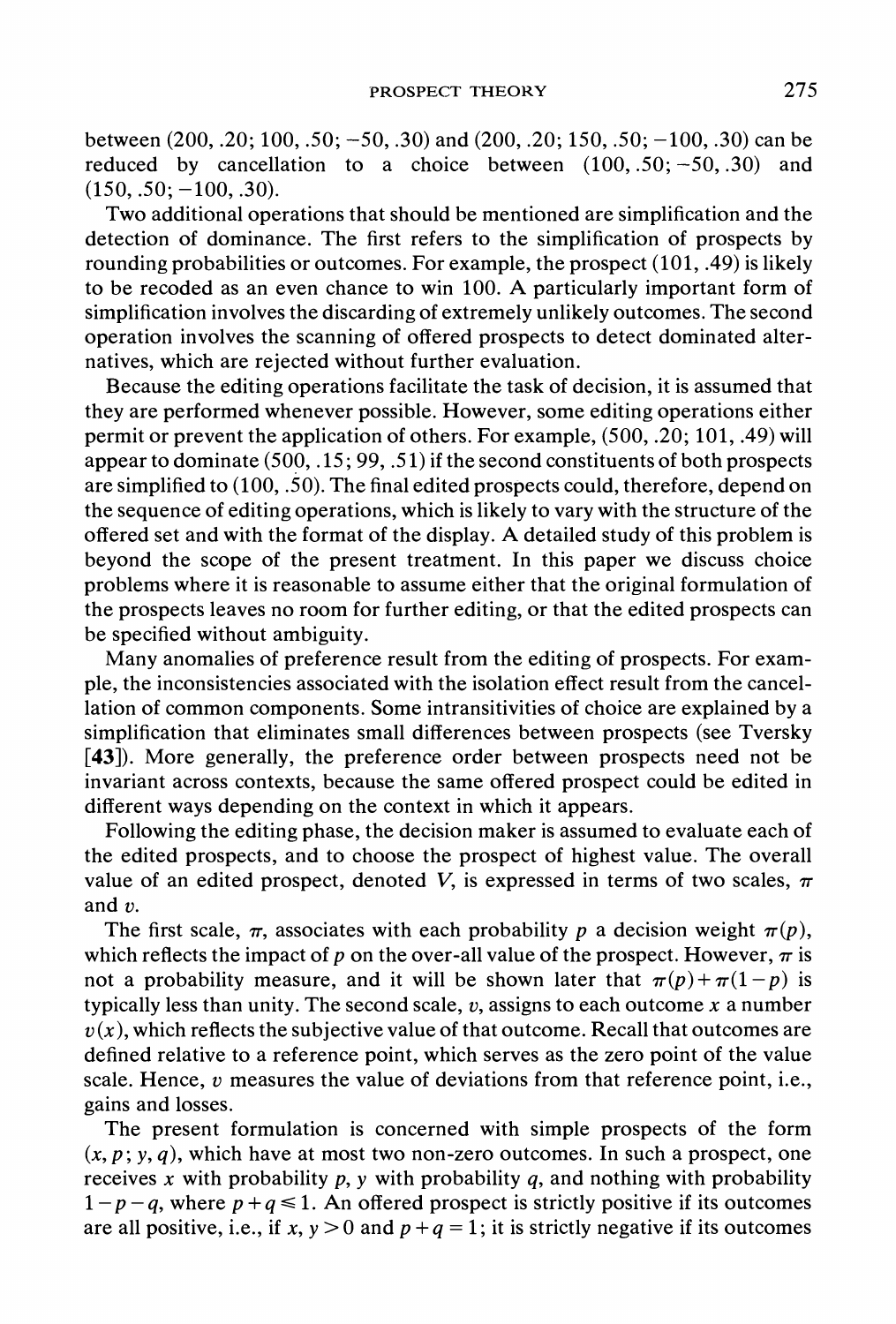**are all negative. A prospect is regular if it is neither strictly positive nor strictly negative.** 

The basic equation of the theory describes the manner in which  $\pi$  and  $\nu$  are **combined to determine the over-all value of regular prospects.** 

If  $(x, p; y, q)$  is a regular prospect (i.e., either  $p + q < 1$ , or  $x \ge 0 \ge y$ , or  $x \le 0 \le$ **y), then** 

(1) 
$$
V(x, p; y, q) = \pi(p)v(x) + \pi(q)v(y)
$$

where  $v(0) = 0$ ,  $\pi(0) = 0$ , and  $\pi(1) = 1$ . As in utility theory, V is defined on **prospects, while v is defined on outcomes. The two scales coincide for sure**  prospects, where  $V(x, 1.0) = V(x) = v(x)$ .

**Equation (1) generalizes expected utility theory by relaxing the expectation principle. An axiomatic analysis of this representation is sketched in the Appen**dix, which describes conditions that ensure the existence of a unique  $\pi$  and a **ratio-scale v satisfying equation (1).** 

**The evaluation of strictly positive and strictly negative prospects follows a different rule. In the editing phase such prospects are segregated into two components: (i) the riskless component, i.e., the minimum gain or loss which is certain to be obtained or paid; (ii) the risky component, i.e., the additional gain or loss which is actually at stake. The evaluation of such prospects is described in the next equation.** 

If  $p + q = 1$  and either  $x > y > 0$  or  $x < y < 0$ , then

(2) 
$$
V(x, p; y, q) = v(y) + \pi(p)[v(x) - v(y)].
$$

**That is, the value of a strictly positive or strictly negative prospect equals the value of the riskless component plus the value-difference between the outcomes, multiplied by the weight associated with the more extreme outcome. For example,**   $V(400, .25; 100, .75) = v(100) + \pi(.25)[v(400) - v(100)].$  The essential feature **of equation (2) is that a decision weight is applied to the value-difference**   $v(x) - v(y)$ , which represents the risky component of the prospect, but not to  $v(y)$ , **which represents the riskless component. Note that the right-hand side of**  equation (2) equals  $\pi(p)v(x) + [1-\pi(p)]v(y)$ . Hence, equation (2) reduces to equation (1) if  $\pi(p) + \pi(1-p) = 1$ . As will be shown later, this condition is not **generally satisfied.** 

**Many elements of the evaluation model have appeared in previous attempts to modify expected utility theory. Markowitz [29] was the first to propose that utility be defined on gains and losses rather than on final asset positions, an assumption which has been implicitly accepted in most experimental measurements of utility (see, e.g., [7, 32]). Markowitz also noted the presence of risk seeking in preferences among positive as well as among negative prospects, and he proposed a utility function which has convex and concave regions in both the positive and the negative domains. His treatment, however, retains the expectation principle; hence it cannot account for the many violations of this principle; see, e.g., Table I.** 

**The replacement of probabilities by more general weights was proposed by Edwards [9], and this model was investigated in several empirical studies (e.g.,**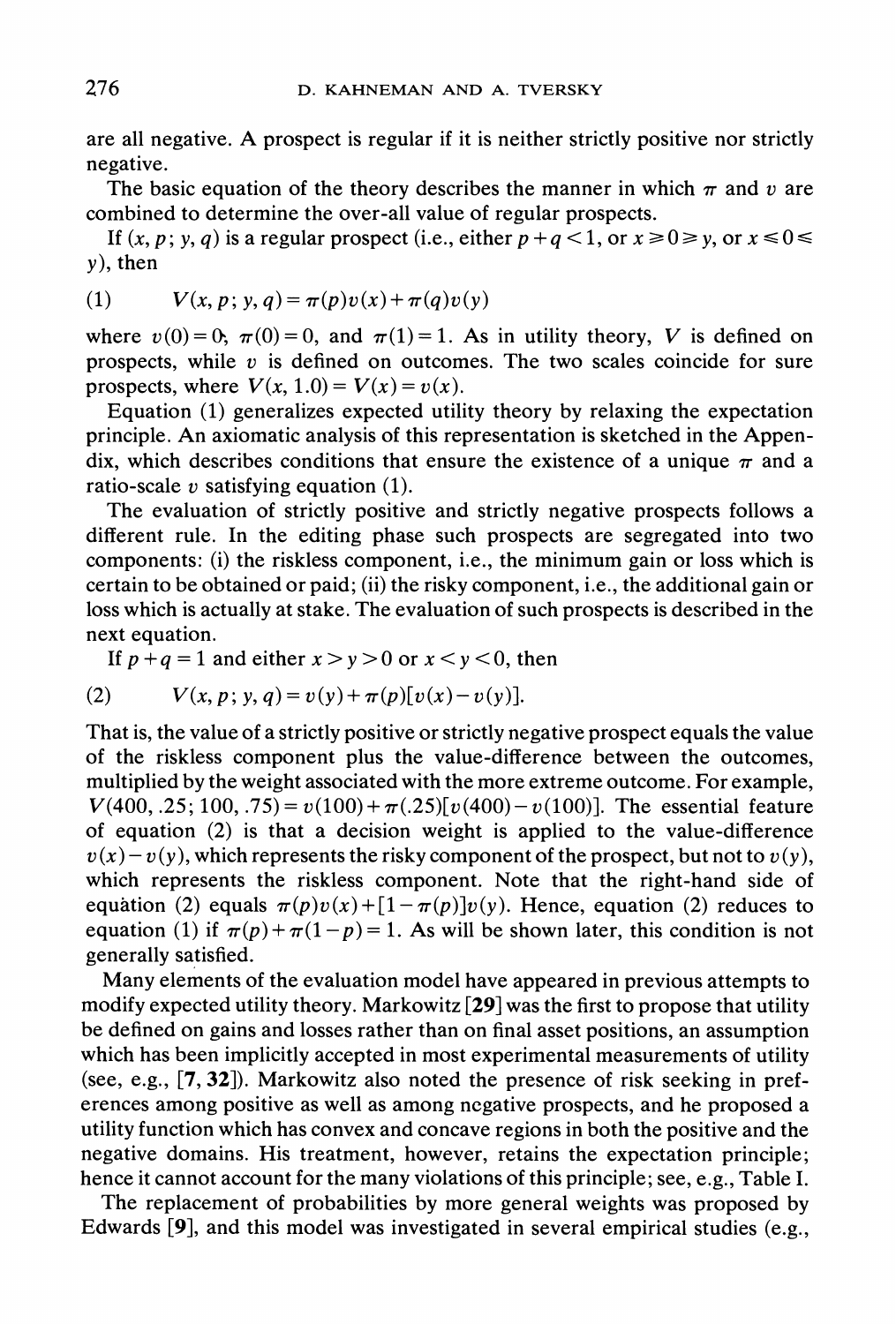**[3, 42]). Similar models were developed by Fellner [12], who introduced the concept of decision weight to explain aversion for ambiguity, and by van Dam [46] who attempted to scale decision weights. For other critical analyses of expected utility theory and alternative choice models, see Allais [2], Coombs [6], Fishburn [13], and Hansson [22].** 

**The equations of prospect theory retain the general bilinear form that underlies expected utility theory. However, in order to accomodate the effects described in the first part of the paper, we are compelled to assume that values are attached to changes rather than to final states, and that decision weights do not coincide with stated probabilities. These departures from expected utility theory must lead to normatively unacceptable consequences, such as inconsistencies, intransitivities, and violations of dominance. Such anomalies of preference are normally corrected by the decision maker when he realizes that his preferences are inconsistent, intransitive, or inadmissible. In many situations, however, the decision maker does not have the opportunity to discover that his preferences could violate decision rules that he wishes to obey. In these circumstances the anomalies implied by prospect theory are expected to occur.** 

## **The Value Function**

**An essential feature of the present theory is that the carriers of value are changes in wealth or welfare, rather than final states. This assumption is compatible with basic principles of perception and judgment. Our perceptual apparatus is attuned to the evaluation of changes or differences rather than to the evaluation of absolute magnitudes. When we respond to attributes such as brightness, loudness, or temperature, the past and present context of experience defines an adaptation level, or reference point, and stimuli are perceived in relation to this reference point [23]. Thus, an object at a given temperature may be experienced as hot or cold to the touch depending on the temperature to which one has adapted. The same principle applies to non-sensory attributes such as health, prestige, and wealth. The same level of wealth, for example, may imply abject poverty for one person and great riches for another-depending on their current assets.** 

**The emphasis on changes as the carriers of value should not be taken to imply that the value of a particular change is independent of initial position. Strictly speaking, value should be treated as a function in two arguments: the asset position that serves as reference point, and the magnitude of the change (positive or negative) from that reference point. An individual's attitude to money, say, could be described by a book, where each page presents the value function for changes at a particular asset position. Clearly, the value functions described on different pages are not identical: they are likely to become more linear with increases in assets. However, the preference order of prospects is not greatly altered by small or even moderate variations in asset position. The certainty equivalent of the prospect (1,000, .50), for example, lies between 300 and 400 for most people, in a wide range of asset positions. Consequently, the representation**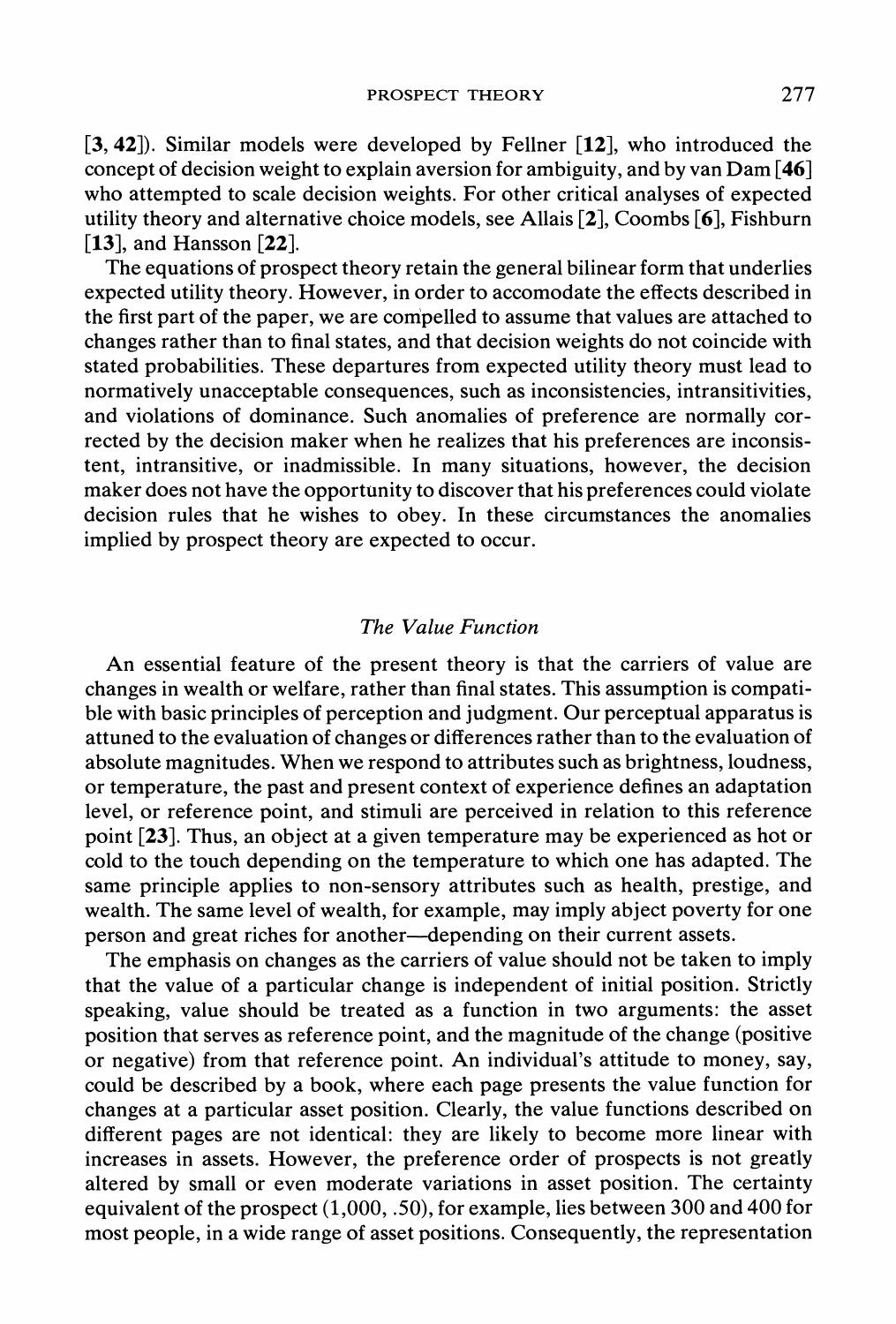**of value as a function in one argument generally provides a satisfactory approximation.** 

**Many sensory and perceptual dimensions share the property that the psychological response is a concave function of the magnitude of physical change. For example, it is easier to discriminate between a change of 3<sup>°</sup> and a change of 6<sup>°</sup> in room temperature, than it is to discriminate between a change of 130 and a change of 160. We propose that this principle applies in particular to the evaluation of monetary changes. Thus, the difference in value between a gain of 100 and a gain of 200 appears to be greater than the difference between a gain of 1,100 and a gain of 1,200. Similarly, the difference between a loss of 100 and a loss of 200 appears greater than the difference between a loss of 1,100 and a loss of 1,200, unless the larger loss is intolerable. Thus, we hypothesize that the value function for changes**  of wealth is normally concave above the reference point  $(v''(x) < 0$ , for  $x > 0$ ) and often convex below it  $(v''(x) > 0$ , for  $x < 0$ ). That is, the marginal value of both **gains and losses generally decreases with their magnitude. Some support for this hypothesis has been reported by Galanter and Pliner [17], who scaled the perceived magnitude of monetary and non-monetary gains and losses.** 

**The above hypothesis regarding the shape of the value function was based on responses to gains and losses in a riskless context. We propose that the value function which is derived from risky choices shares the same characteristics, as illustrated in the following problems.** 

**PROBLEM 13:** 

**(6,000, .25), or (4,000, .25; 2,000, .25).**   $N = 68$  [18] [82]\*

**PROBLEM 13':** 

**(-6,000, .25), or (-4,000,.25; -2,000,.25).**   $N=64$  [70]\* [30]

**Applying equation 1 to the modal preference in these problems yields** 

$$
\pi(.25)v(6,000) < \pi(.25)[v(4,000) + v(2,000)] \quad \text{and} \quad \pi(.25)v(-6,000) > \pi(.25)[v(-4,000) + v(-2,000)].
$$

Hence,  $v(6,000) < v(4,000) + v(2,000)$  and  $v(-6,000) > v(-4,000) + v(-2,000)$ . **These preferences are in accord with the hypothesis that the value function is concave for gains and convex for losses.** 

**Any discussion of the utility function for money must leave room for the effect of special circumstances on preferences. For example, the utility function of an individual who needs \$60,000 to purchase a house may reveal an exceptionally steep rise near the critical value. Similarly, an individual's aversion to losses may increase sharply near the loss that would compel him to sell his house and move to**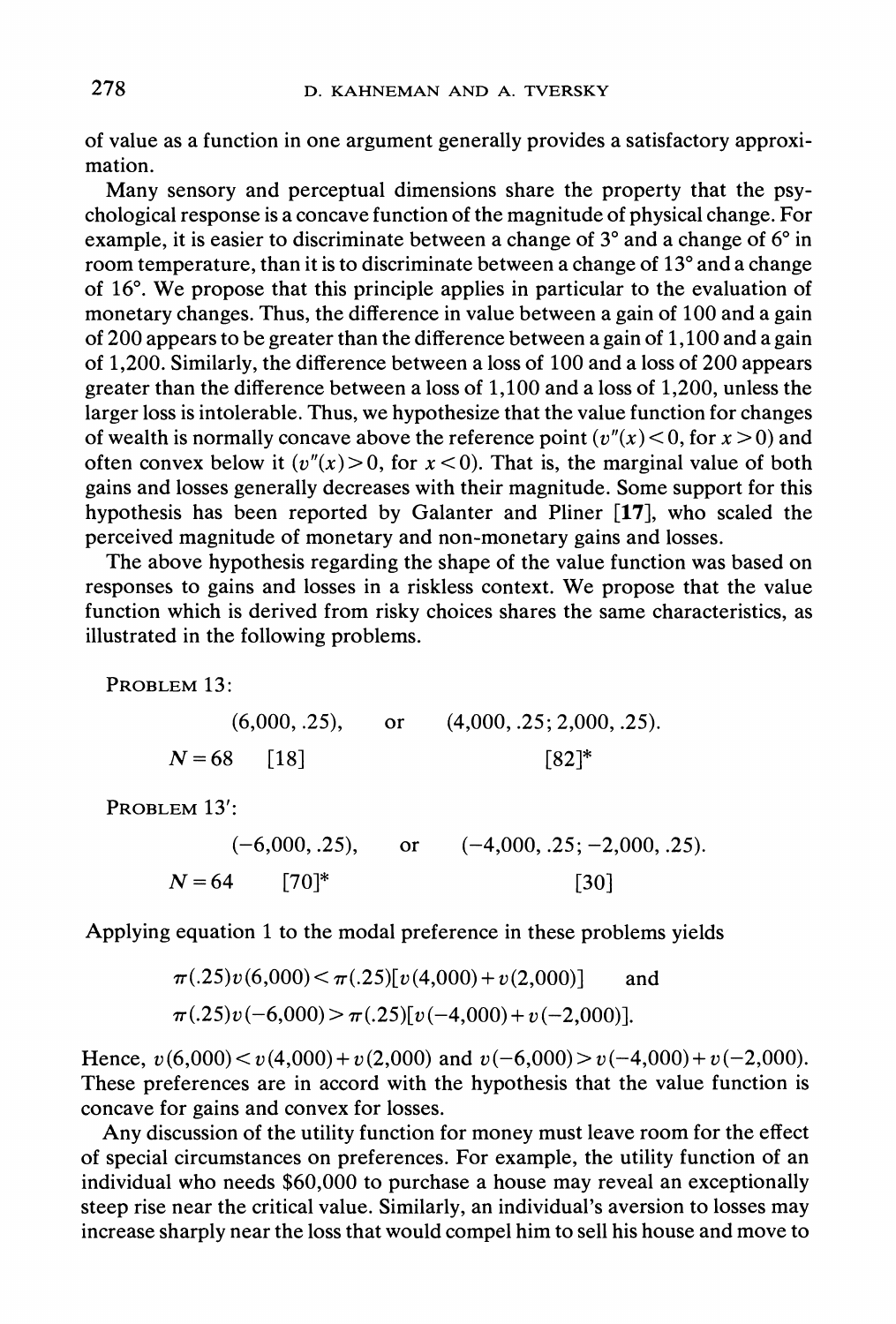**PROSPECT THEORY 279** 

**a less desirable neighborhood. Hence, the derived value (utility) function of an individual does not always reflect "pure" attitudes to money, since it could be affected by additional consequences associated with specific amounts. Such perturbations can readily produce convex regions in the value function for gains and concave regions in the value function for losses. The latter case may be more common since large losses often necessitate changes in life style.** 

**A salient characteristic of attitudes to changes in welfare is that losses loom larger than gains. The aggravation that one experiences in losing a sum of money appears to be greater than the pleasure associated with gaining the same amount**  [17]. Indeed, most people find symmetric bets of the form  $(x, .50; -x, .50)$ **distinctly unattractive. Moreover, the aversiveness of symmetric fair bets**  generally increases with the size of the stake. That is, if  $x > y \ge 0$ , then  $(y, .50; -y, .50)$  is preferred to  $(x, .50; -x, .50)$ . According to equation (1), there**fore,** 

$$
v(y)+v(-y) > v(x)+v(-x)
$$
 and  $v(-y)-v(-x) > v(x)-v(y)$ .

Setting  $y = 0$  yields  $v(x) < -v(-x)$ , and letting y approach x yields  $v'(x) <$  $v'(-x)$ , provided v', the derivative of v, exists. Thus, the value function for losses is **steeper than the value function for gains.** 

**In summary, we have proposed that the value function is (i) defined on deviations from the reference point; (ii) generally concave for gains and commonly convex for losses; (iii) steeper for losses than for gains. A value function which satisfies these properties is displayed in Figure 3. Note that the proposed S-shaped value function is steepest at the reference point, in marked contrast to the utility function postulated by Markowitz [29] which is relatively shallow in that region.** 



FIGURE 3.—A hypothetical value function.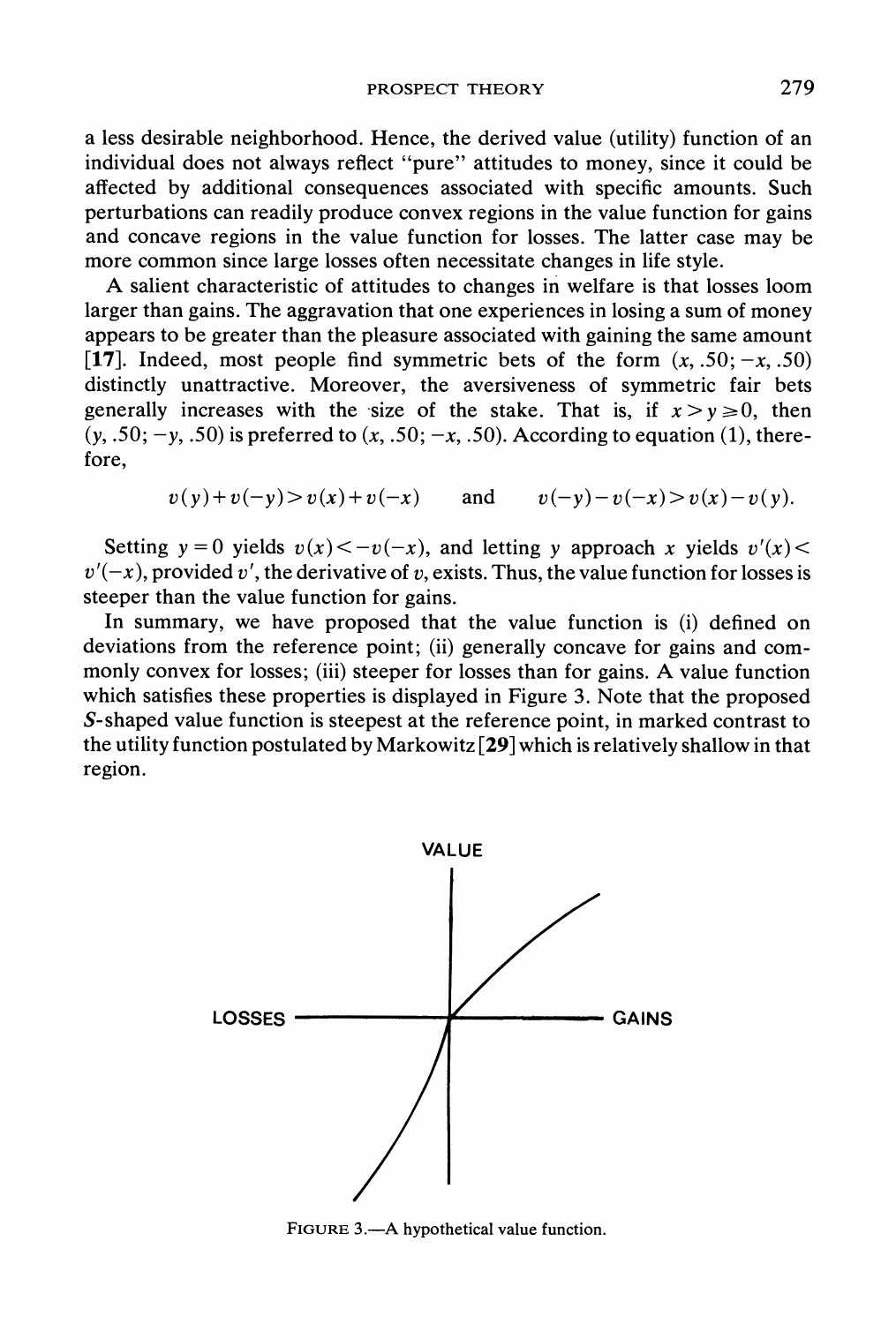**Although the present theory can be applied to derive the value function from preferences between prospects, the actual scaling is considerably more complicated than in utility theory, because of the introduction of decision weights. For example, decision weights could produce risk aversion and risk seeking even with a linear value function. Nevertheless, it is of interest that the main properties ascribed to the value function have been observed in a detailed analysis of von Neumann-Morgenstern utility functions for changes of wealth (Fishburn and Kochenberger [14]). The functions had been obtained from thirty decision makers in various fields of business, in five independent studies [5, 18, 19, 21, 40]. Most utility functions for gains were concave, most functions for losses were convex, and only three individuals exhibited risk aversion for both gains and losses. With a single exception, utility functions were considerably steeper for losses than for gains.** 

#### **The Weighting Function**

**In prospect theory, the value of each outcome is multiplied by a decision weight. Decision weights are inferred from choices between prospects much as subjective probabilities are inferred from preferences in the Ramsey-Savage approach. However, decision weights are not probabilities: they do not obey the probability axioms and they should not be interpreted as measures of degree or belief.** 

**Consider a gamble in which one can win 1,000 or nothing, depending on the toss of a fair coin. For any reasonable person, the probability of winning is .50 in this situation. This can be verified in a variety of ways, e.g., by showing that the subject is indifferent between betting on heads or tails, or by his verbal report that he considers the two events equiprobable. As will be shown below, however, the**  decision weight  $\pi(.50)$  which is derived from choices is likely to be smaller than **.50. Decision weights measure the impact of events on the desirability of prospects, and not merely the perceived likelihood of these events. The two scales**  coincide (i.e.,  $\pi(p) = p$ ) if the expectation principle holds, but not otherwise.

**The choice problems discussed in the present paper were formulated in terms of explicit numerical probabilities, and our analysis assumes that the respondents adopted the stated values of p. Furthermore, since the events were identified only by their stated probabilities, it is possible in this context to express decision weights as a function of stated probability. In general, however, the decision weight attached to an event could be influenced by other factors, e.g., ambiguity [10, 11].** 

We turn now to discuss the salient properties of the weighting function  $\pi$ , which relates decision weights to stated probabilities. Naturally,  $\pi$  is an increasing function of p, with  $\pi(0) = 0$  and  $\pi(1) = 1$ . That is, outcomes contingent on an impossible event are ignored, and the scale is normalized so that  $\pi(p)$  is the ratio **of the weight associated with the probability p to the weight associated with the certain event.** 

**We first discuss some properties of the weighting function for small prob**abilities. The preferences in Problems 8 and 8' suggest that for small values of  $p$ ,  $\pi$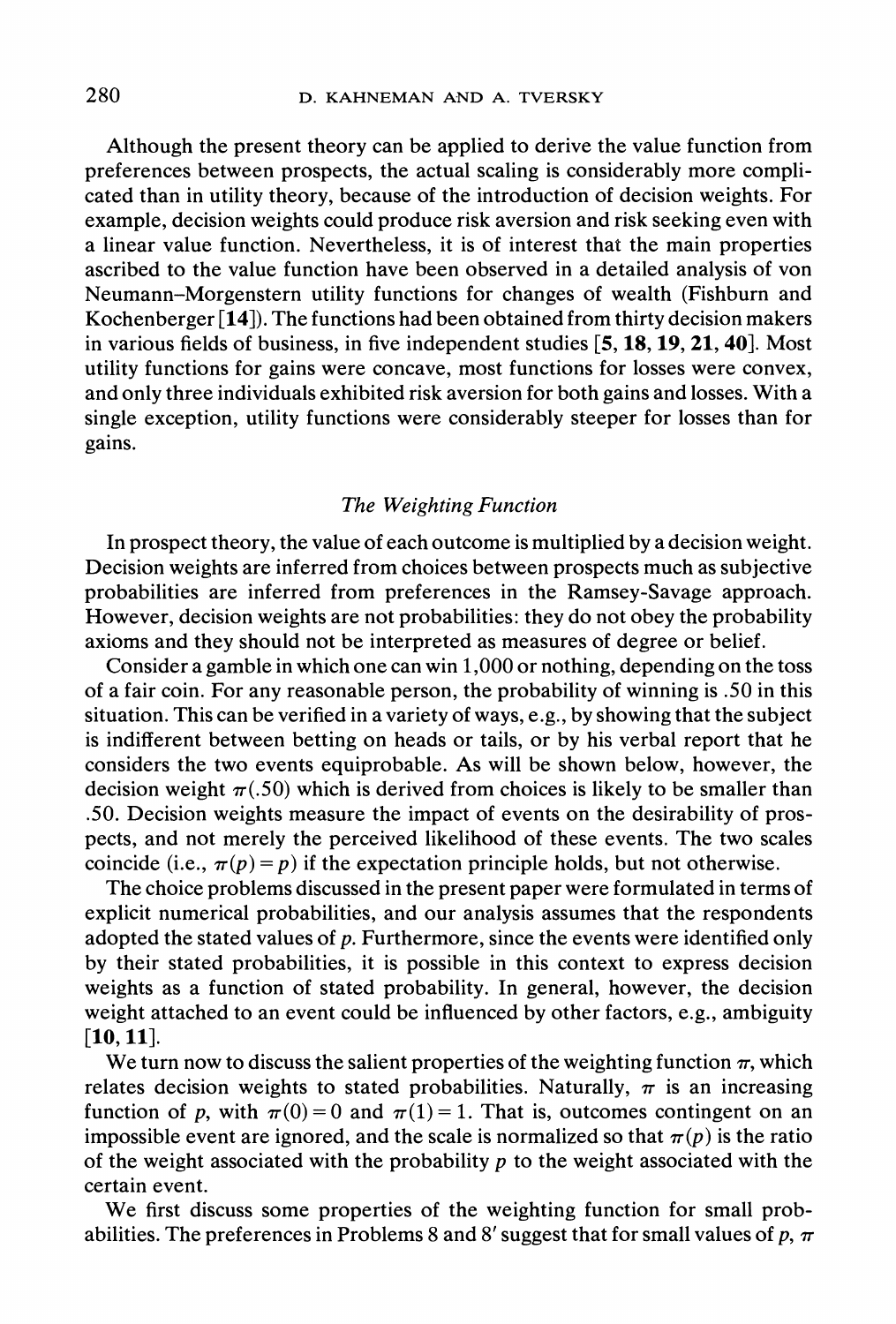is a subadditive function of p, i.e.,  $\pi$ (rp)  $\pi$ (p) for  $0 < r < 1$ . Recall that in **Problem 8, (6,000, .001) is preferred to (3,000, .002). Hence** 

$$
\frac{\pi(.001)}{\pi(.002)} > \frac{v(3,000)}{v(6,000)} > \frac{1}{2}
$$
 by the concavity of v.

**The reflected preferences in Problem 8' yield the same conclusion. The pattern of preferences in Problems 7 and 7', however, suggests that subadditivity need not hold for large values of p.** 

**Furthermore, we propose that very low probabilities are generally over**weighted, that is,  $\pi(p) > p$  for small p. Consider the following choice problems.

**PROBLEM 14:** 

**(5,000,.001), or (5).**   $N=72$  [72]\* [28]

**PROBLEM 14':** 

 $(-5,000, .001)$ , or  $(-5)$ .  $N=72$  [17] [83]\*

**Note that in Problem 14, people prefer what is in effect a lottery ticket over the expected value of that ticket. In Problem 14', on the other hand, they prefer a small loss, which can be viewed as the payment of an insurance premium, over a small probability of a large loss. Similar observations have been reported by Markowitz [29]. In the present theory, the preference for the lottery in Problem**  14 implies  $\pi(.001)v(5,000) > v(5)$ , hence  $\pi(.001) > v(5)/v(5,000) > .001$ , **assuming the value function for gains is concave. The readiness to pay for insurance in Problem 14' implies the same conclusion, assuming the value function for losses is convex.** 

**It is important to distinguish overweighting, which refers to a property of decision weights, from the overestimation that is commonly found in the assessment of the probability of rare events. Note that the issue of overestimation does not arise in the present context, where the subject is assumed to adopt the stated value of p. In many real-life situations, overestimation and overweighting may both operate to increase the impact of rare events.** 

Although  $\pi(p)$  > p for low probabilities, there is evidence to suggest that, for all  $0 < p < 1$ ,  $\pi(p) + \pi(1-p) < 1$ . We label this property subcertainty. It is readily **seen that the typical preferences in any version of Allias' example (see, e.g., Problems 1 and 2) imply subcertainty for the relevant value of p. Applying**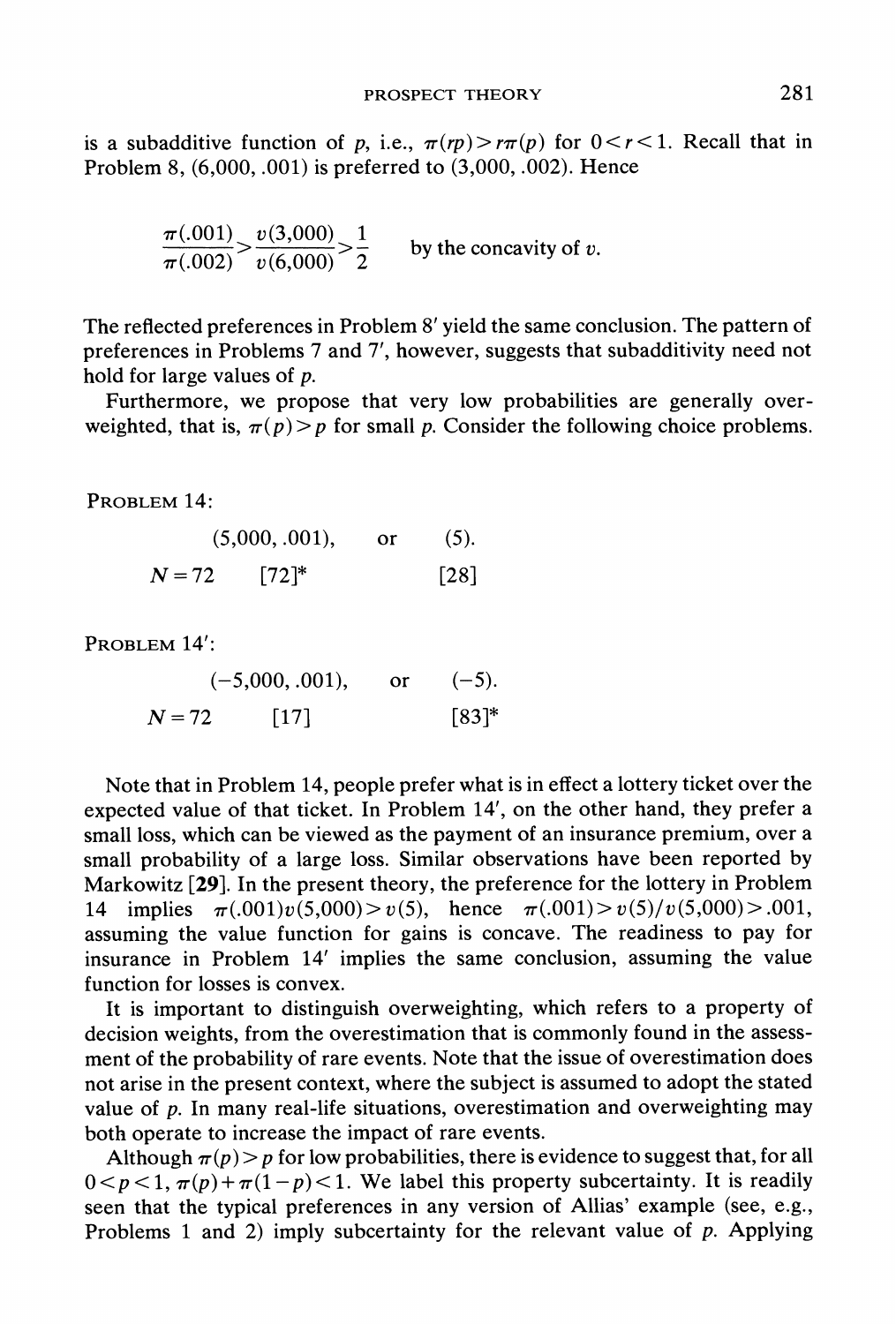**equation (1) to the prevalent preferences in Problems 1 and 2 yields, respectively,** 

$$
v(2,400) > \pi(.66)v(2,400) + \pi(.33)v(2,500),
$$
 i.e.,  
\n
$$
[1 - \pi(.66)v(2,400) > \pi(.33)v(2,500)
$$
 and  
\n
$$
\pi(.33)v(2,500) > \pi(.34)v(2,400);
$$
 hence,  
\n
$$
1 - \pi(.66) > \pi(.34),
$$
 or 
$$
\pi(.66) + \pi(.34) < 1.
$$

Applying the same analysis to Allais' original example yields  $\pi(.89) + \pi(.11) < 1$ , **and some data reported by MacCrimmon and Larsson [28] imply subcertainty for additional values of p.** 

The slope of  $\pi$  in the interval  $(0, 1)$  can be viewed as a measure of the sensitivity of preferences to changes in probability. Subcertainty entails that  $\pi$  is regressive **with respect to p, i.e., that preferences are generally less sensitive to variations of probability than the expectation principle would dictate. Thus, subcertainty captures an essential element of people's attitudes to uncertain events, namely that the sum of the weights associated with complementary events is typically less than the weight associated with the certain event.** 

**Recall that the violations of the substitution axiom discussed earlier in this**  paper conform to the following rule: If  $(x, p)$  is equivalent to  $(y, pq)$  then  $(x, pr)$  is not preferred to  $(y, pqr)$ ,  $0 < p$ ,  $q, r \le 1$ . By equation (1),

$$
\pi(p)v(x) = \pi(pq)v(y) \quad \text{implies} \quad \pi(pr)v(x) \le \pi(pqr)v(y); \quad \text{hence,}
$$
  

$$
\frac{\pi(pq)}{\pi(p)} \le \frac{\pi(pqr)}{\pi(pr)}.
$$

**Thus, for a fixed ratio of probabilities, the ratio of the corresponding decision weights is closer to unity when the probabilities are low than when they are high.**  This property of  $\pi$ , called subproportionality, imposes considerable constraints on the shape of  $\pi$ : it holds if and only if  $\log \pi$  is a convex function of  $\log p$ .

**It is of interest to note that subproportionality together with the overweighting**  of small probabilities imply that  $\pi$  is subadditive over that range. Formally, it can be shown that if  $\pi(p) > p$  and subproportionality holds, then  $\pi(np) > r\pi(p)$ , 0<  $r < 1$ , provided  $\pi$  is monotone and continuous over  $(0, 1)$ .

**Figure 4 presents a hypothetical weighting function which satisfies overweighting and subadditivity for small values of p, as well as subcertainty and sub**proportionality. These properties entail that  $\pi$  is relatively shallow in the open interval and changes abruptly near the end-points where  $\pi(0) = 0$  and  $\pi(1) = 1$ . The sharp drops or apparent discontinuities of  $\pi$  at the endpoints are consistent **with the notion that there is a limit to how small a decision weight can be attached to an event, if it is given any weight at all. A similar quantum of doubt could impose an upper limit on any decision weight that is less than unity. This quantal effect may reflect the categorical distinction between certainty and uncertainty. On the other hand, the simplification of prospects in the editing phase can lead the individual to discard events of extremely low probability and to treat events of extremely high probability as if they were certain. Because people are limited in**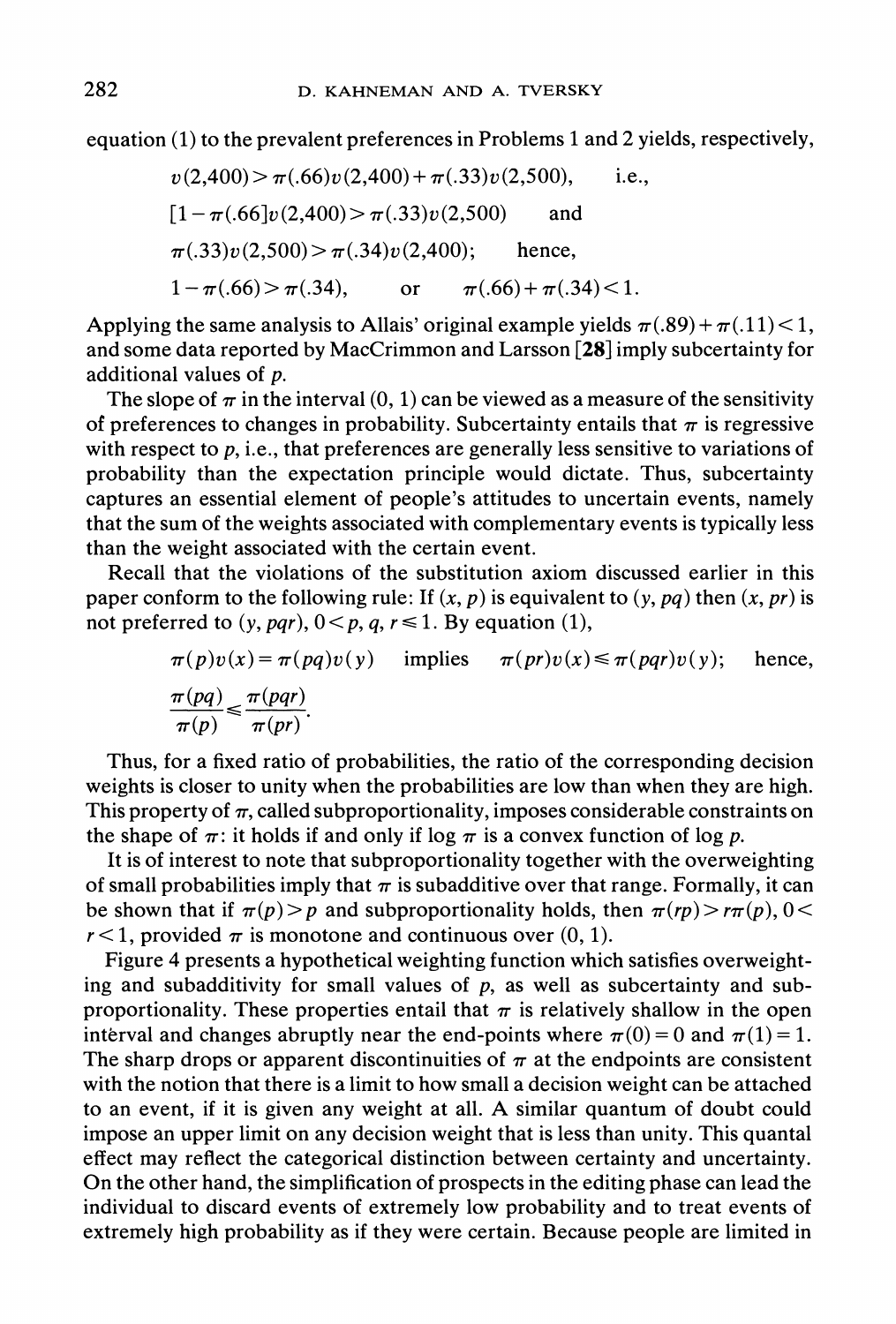**their ability to comprehend and evaluate extreme probabilities, highly unlikely events are either ignored or overweighted, and the difference between high**  probability and certainty is either neglected or exaggerated. Consequently,  $\pi$  is **not well-behaved near the end-points.** 



FIGURE 4.—A hypothetical weighting function.

**The following example, due to Zeckhauser, illustrates the hypothesized**  nonlinearity of  $\pi$ . Suppose you are compelled to play Russian roulette, but are **given the opportunity to purchase the removal of one bullet from the loaded gun. Would you pay as much to reduce the number of bullets from four to three as you would to reduce the number of bullets from one to zero? Most people feel that they would be willing to pay much more for a reduction of the probability of death from 1/6 to zero than for a reduction from 4/6 to 3/6. Economic considerations would lead one to pay more in the latter case, where the value of money is presumably reduced by the considerable probability that one will not live to enjoy it.** 

An obvious objection to the assumption that  $\pi(p) \neq p$  involves comparisons between prospects of the form  $(x, p; x, q)$  and  $(x, p'; x, q')$ , where  $p + q = p' + q' <$ **1. Since any individual will surely be indifferent between the two prospects, it could be argued that this observation entails**  $\pi(p) + \pi(q) = \pi(p') + \pi(q')$ **, which in** turn implies that  $\pi$  is the identity function. This argument is invalid in the present **theory, which assumes that the probabilities of identical outcomes are combined**  in the editing of prospects. A more serious objection to the nonlinearity of  $\pi$ involves potential violations of dominance. Suppose  $x > y > 0$ ,  $p > p'$ , and  $p + q =$  $p'+q' < 1$ ; hence,  $(x, p; y, q)$  dominates  $(x, p'; y, q')$ . If preference obeys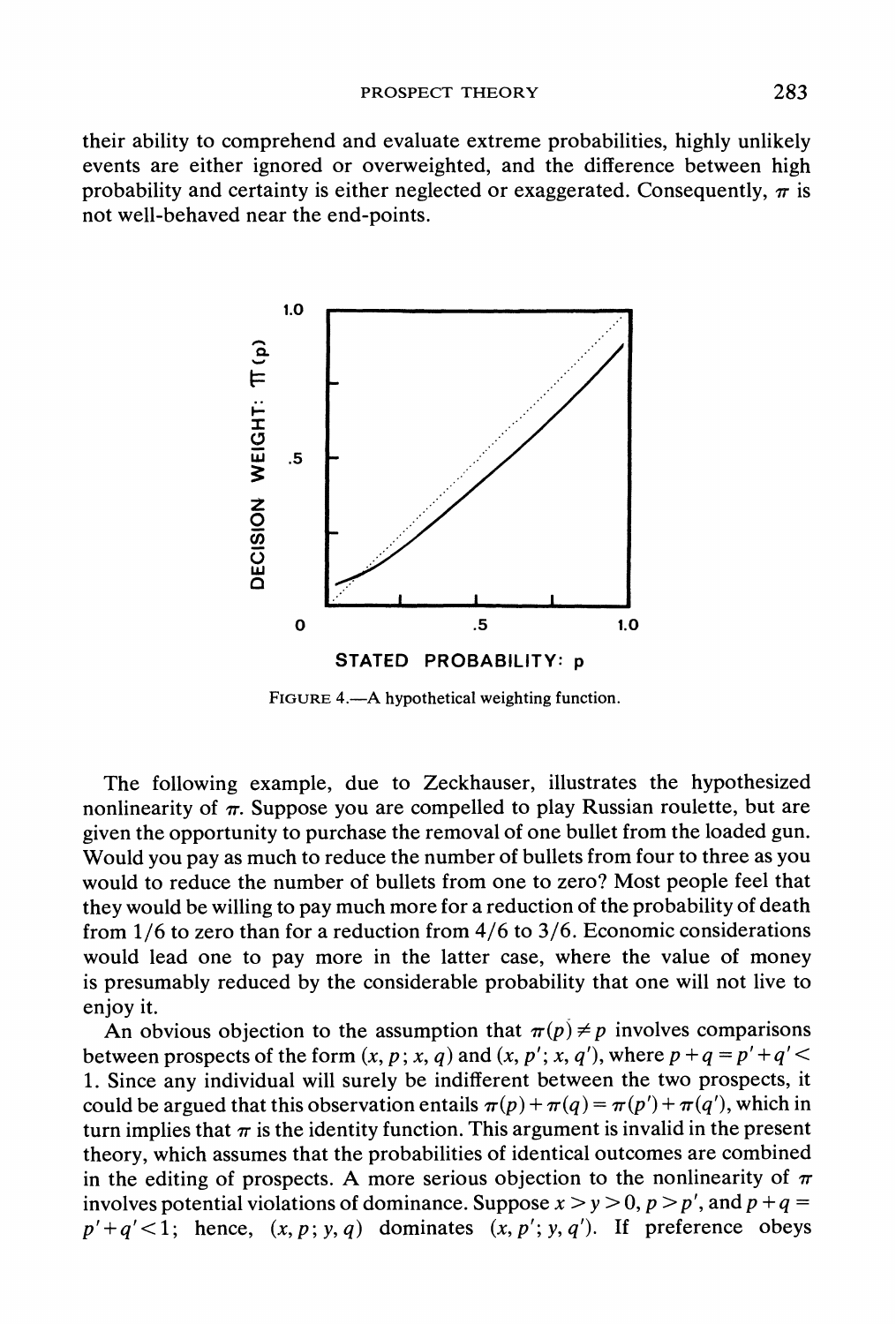**dominance, then** 

$$
\pi(p)v(x) + \pi(q)v(y) > \pi(p')v(x) + \pi(q')v(y),
$$

**or** 

$$
\frac{\pi(p)-\pi(p')}{\pi(q')-\pi(q)} > \frac{v(y)}{v(x)}.
$$

**Hence, as y approaches x,**  $\pi(p) - \pi(p')$  **approaches**  $\pi(q') - \pi(q)$ **. Since**  $p - p' =$  $q' - q$ ,  $\pi$  must be essentially linear, or else dominance must be violated.

**Direct violations of dominance are prevented, in the present theory, by the assumption that dominated alternatives are detected and eliminated prior to the evaluation of prospects. However, the theory permits indirect violations of dominance, e.g., triples of prospects so that A is preferred to B, B is preferred to C, and C dominates A. For an example, see Raiffa [34, p. 75].** 

**Finally, it should be noted that the present treatment concerns the simplest decision task in which a person chooses between two available prospects. We have not treated in detail the more complicated production task (e.g., bidding) where the decision maker generates an alternative that is equal in value to a given prospect. The asymmetry between the two options in this situation could introduce systematic biases. Indeed, Lichtenstein and Slovic [27] have constructed pairs of prospects A and B, such that people generally prefer A over B, but bid more for B than for A. This phenomenon has been confirmed in several studies, with both hypothetical and real gambles, e.g., Grether and Plott [20]. Thus, it cannot be generally assumed that the preference order of prospects can be recovered by a bidding procedure.** 

**Because prospect theory has been proposed as a model of choice, the inconsistency of bids and choices implies that the measurement of values and decision weights should be based on choices between specified prospects rather than on**  bids or other production tasks. This restriction makes the assessment of  $v$  and  $\pi$ **more difficult because production tasks are more convenient for scaling than pair comparisons.** 

## **4. DISCUSSION**

**In the final section we show how prospect theory accounts for observed attitudes toward risk, discuss alternative representations of choice problems induced by shifts of reference point, and sketch several extensions of the present treatment.** 

#### **Risk Attitudes**

**The dominant pattern of preferences observed in Allais' example (Problems 1 and 2) follows from the present theory iff** 

$$
\frac{\pi(.33)}{\pi(.34)} > \frac{v(2,400)}{v(2,500)} > \frac{\pi(.33)}{1 - \pi(.66)}.
$$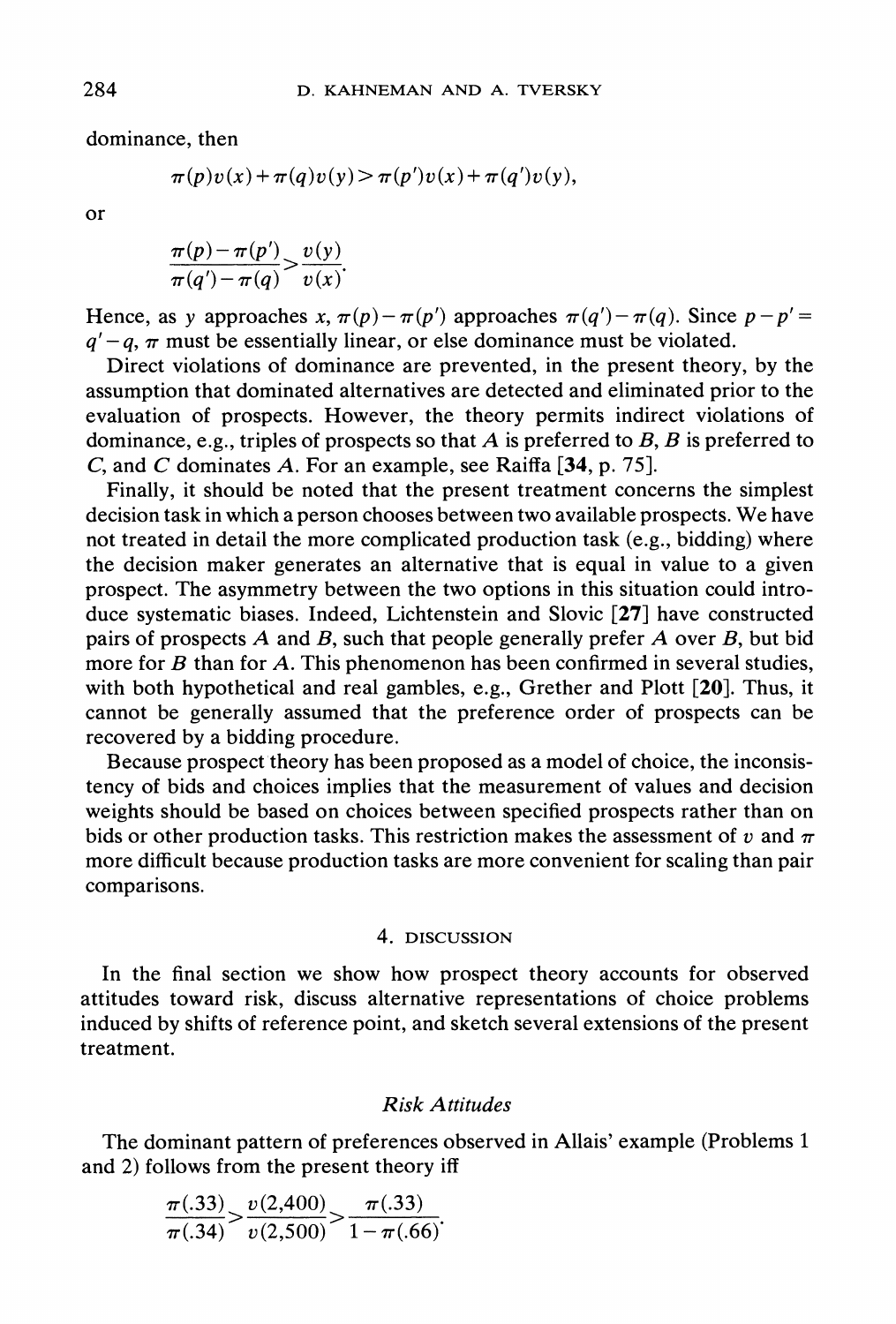**Hence, the violation of the independence axiom is attributed in this case to**  subcertainty, and more specifically to the inequality  $\pi(.34) < 1 - \pi(.66)$ . This **analysis shows that an Allais-type violation will occur whenever the v-ratio of the**  two non-zero outcomes is bounded by the corresponding  $\pi$ -ratios.

**Problems 3 through 8 share the same structure, hence it suffices to consider one pair, say Problems 7 and 8. The observed choices in these problems are implied by the theory iff** 

$$
\frac{\pi(.001)}{\pi(.002)} > \frac{v(3,000)}{v(6,000)} > \frac{\pi(.45)}{\pi(.90)}.
$$

**The violation of the substitution axiom is attributed in this case to the sub**proportionality of  $\pi$ . Expected utility theory is violated in the above manner, **therefore, whenever the v- ratio of the two outcomes is bounded by the respective 7r- ratios. The same analysis applies to other violations of the substitution axiom, both in the positive and in the negative domain.** 

**We next prove that the preference for regular insurance over probabilistic insurance, observed in Problem 9, follows from prospect theory-provided the**  probability of loss is overweighted. That is, if  $(-x, p)$  is indifferent to  $(-y)$ , then  $(-y)$  is preferred to  $(-x, p/2; -y, p/2; -y/2, 1-p)$ . For simplicity, we define for  $x \ge 0$ ,  $f(x) = -v(-x)$ . Since the value function for losses is convex, f is a concave **function of x. Applying prospect theory, with the natural extension of equation 2, we wish to show that** 

$$
\pi(p)f(x) = f(y) \quad \text{implies}
$$
\n
$$
f(y) \le f(y/2) + \pi(p/2)[f(y) - f(y/2)] + \pi(p/2)[f(x) - f(y/2)]
$$
\n
$$
= \pi(p/2)f(x) + \pi(p/2)f(y) + [1 - 2\pi(p/2)]f(y/2).
$$

Substituting for  $f(x)$  and using the concavity of f, it suffices to show that

$$
f(y) \le \frac{\pi(p/2)}{\pi(p)} f(y) + \pi(p/2)f(y) + f(y)/2 - \pi(p/2)f(y)
$$

**or** 

 $\pi(p)/2 \leq \pi(p/2)$ , which follows from the subadditivity of  $\pi$ .

**According to the present theory, attitudes toward risk are determined jointly by**   $v$  and  $\pi$ , and not solely by the utility function. It is therefore instructive to examine **the conditions under which risk aversion or risk seeking are expected to occur.**  Consider the choice between the gamble  $(x, p)$  and its expected value  $(px)$ . If  $x > 0$ , risk seeking is implied whenever  $\pi(p) > v(px)/v(x)$ , which is greater than p if the value function for gains is concave. Hence, overweighting  $(\pi(p) > p)$  is **necessary but not sufficient for risk seeking in the domain of gains. Precisely the**  same condition is necessary but not sufficient for risk aversion when  $x < 0$ . This **analysis restricts risk seeking in the domain of gains and risk aversion in the domain of losses to small probabilities, where overweighting is expected to hold.**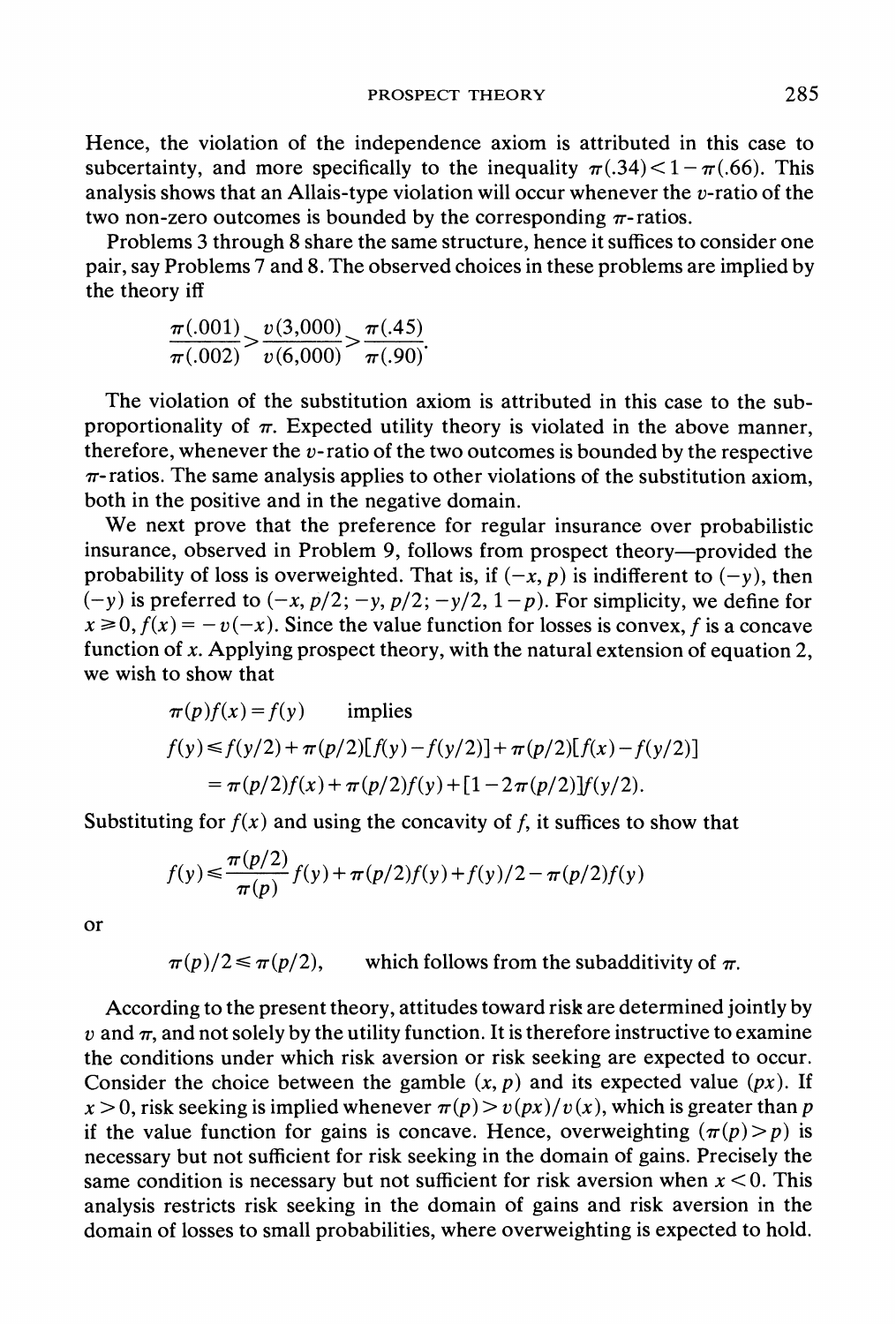**Indeed these are the typical conditions under which lottery tickets and insurance policies are sold. In prospect theory, the overweighting of small probabilities favors both gambling and insurance, while the S-shaped value function tends to inhibit both behaviors.** 

**Although prospect theory predicts both insurance and gambling for small probabilities, we feel that the present analysis falls far short of a fully adequate account of these complex phenomena. Indeed, there is evidence from both experimental studies [37], survey research [26], and observations of economic behavior, e.g., service and medical insurance, that the purchase of insurance often extends to the medium range of probabilities, and that small probabilities of disaster are sometimes entirely ignored. Furthermore, the evidence suggests that minor changes in the formulation of the decision problem can have marked effects on the attractiveness of insurance [37]. A comprehensive theory of insurance behavior should consider, in addition to pure attitudes toward uncertainty and money, such factors as the value of security, social norms of prudence, the aversiveness of a large number of small payments spread over time, information and misinformation regarding probabilities and outcomes, and many others. Some effects of these variables could be described within the present framework, e.g., as changes of reference point, transformations of the value function, or manipulations of probabilities or decision weights. Other effects may require the introduction of variables or concepts which have not been considered in this treatment.** 

## **Shifts of Reference**

**So far in this paper, gains and losses were defined by the amounts of money that are obtained or paid when a prospect is played, and the reference point was taken to be the status quo, or one's current assets. Although this is probably true for most choice problems, there are situations in which gains and losses are coded relative to an expectation or aspiration level that differs from the status quo. For example, an unexpected tax withdrawal from a monthly pay check is experienced as a loss, not as a reduced gain. Similarly, an entrepreneur who is weathering a slump with greater success than his competitors may interpret a small loss as a gain, relative to the larger loss he had reason to expect.** 

**The reference point in the preceding examples corresponded to an asset position that one had expected to attain. A discrepancy between the reference point and the current asset position may also arise because of recent changes in wealth to which one has not yet adapted [29]. Imagine a person who is involved in a business venture, has already lost 2,000 and is now facing a choice between a sure gain of 1,000 and an even chance to win 2,000 or nothing. If he has not yet adapted to his losses, he is likely to code the problem as a choice between**   $(-2,000, .50)$  and  $(-1,000)$  rather than as a choice between  $(2,000, .50)$  and **(1,000). As we have seen, the former representation induces more adventurous choices than the latter.** 

**A change of reference point alters the preference order for prospects. In particular, the present theory implies that a negative translation of a choice**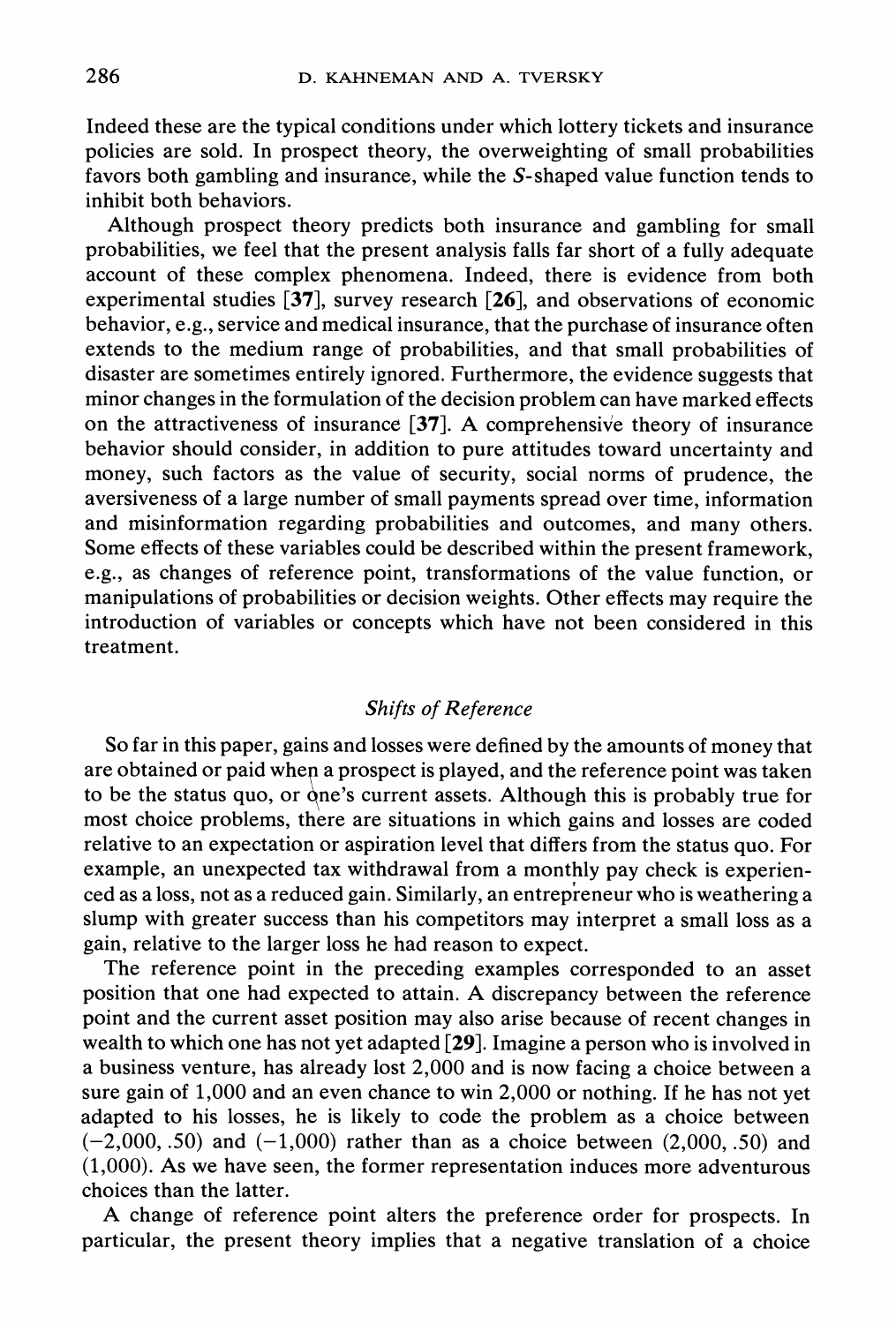**problem, such as arises from incomplete adaptation to recent losses, increases risk**  seeking in some situations. Specifically, if a risky prospect  $(x, p; -y, 1-p)$  is just acceptable, then  $(x - z, p; -y - z, 1-p)$  is preferred over  $(-z)$  for x, y, z> 0, with  $x > z$ .

**To prove this proposition, note that** 

 $V(x, p; y, 1-p) = 0$  iff  $\pi(p)v(x) = -\pi(1-p)v(-y)$ .

**Furthermore,** 

$$
V(x-z, p; -y-z, 1-p)
$$
  
=  $\pi(p)v(x-z) + \pi(1-p)v(-y-z)$   
>  $\pi(p)v(x) - \pi(p)v(z) + \pi(1-p)v(-y)$   
+  $\pi(1-p)v(-z)$  by the properties of v,  
=  $-\pi(1-p)v(-y) - \pi(p)v(z) + \pi(1-p)v(-y)$   
+  $\pi(1-p)v(-z)$  by substitution,  
=  $-\pi(p)v(z) + \pi(1-p)v(-z)$   
>  $v(-z)[\pi(p) + \pi(1-p)]$  since  $v(-z) < -v(z)$ ,  
>  $v(-z)$  by subcertainty.

**This analysis suggests that a person who has not made peace with his losses is likely to accept gambles that would be unacceptable to him otherwise. The well known observation [31] that the tendency to bet on long shots increases in the course of the betting day provides some support for the hypothesis that a failure to adapt to losses or to attain an expected gain induces risk seeking. For another example, consider an individual who expects to purchase insurance, perhaps because he has owned it in the past or because his friends do. This individual may code the**  decision to pay a premium  $y$  to protect against a loss  $x$  as a choice between  $(-x + y, p; y, 1 - p)$  and (0) rather than as a choice between  $(-x, p)$  and  $(-y)$ . The **preceding argument entails that insurance is likely to be more attractive in the former representation than in the latter.** 

**Another important case of a shift of reference point arises when a person formulates his decision problem in terms of final assets, as advocated in decision analysis, rather than in terms of gains and losses, as people usually do. In this case, the reference point is set to zero on the scale of wealth and the value function is likely to be concave everywhere [39]. According to the present analysis, this formulation essentially eliminates risk seeking, except for gambling with low probabilities. The explicit formulation of decision problems in terms of final assets is perhaps the most effective procedure for eliminating risk seeking in the domain of losses.**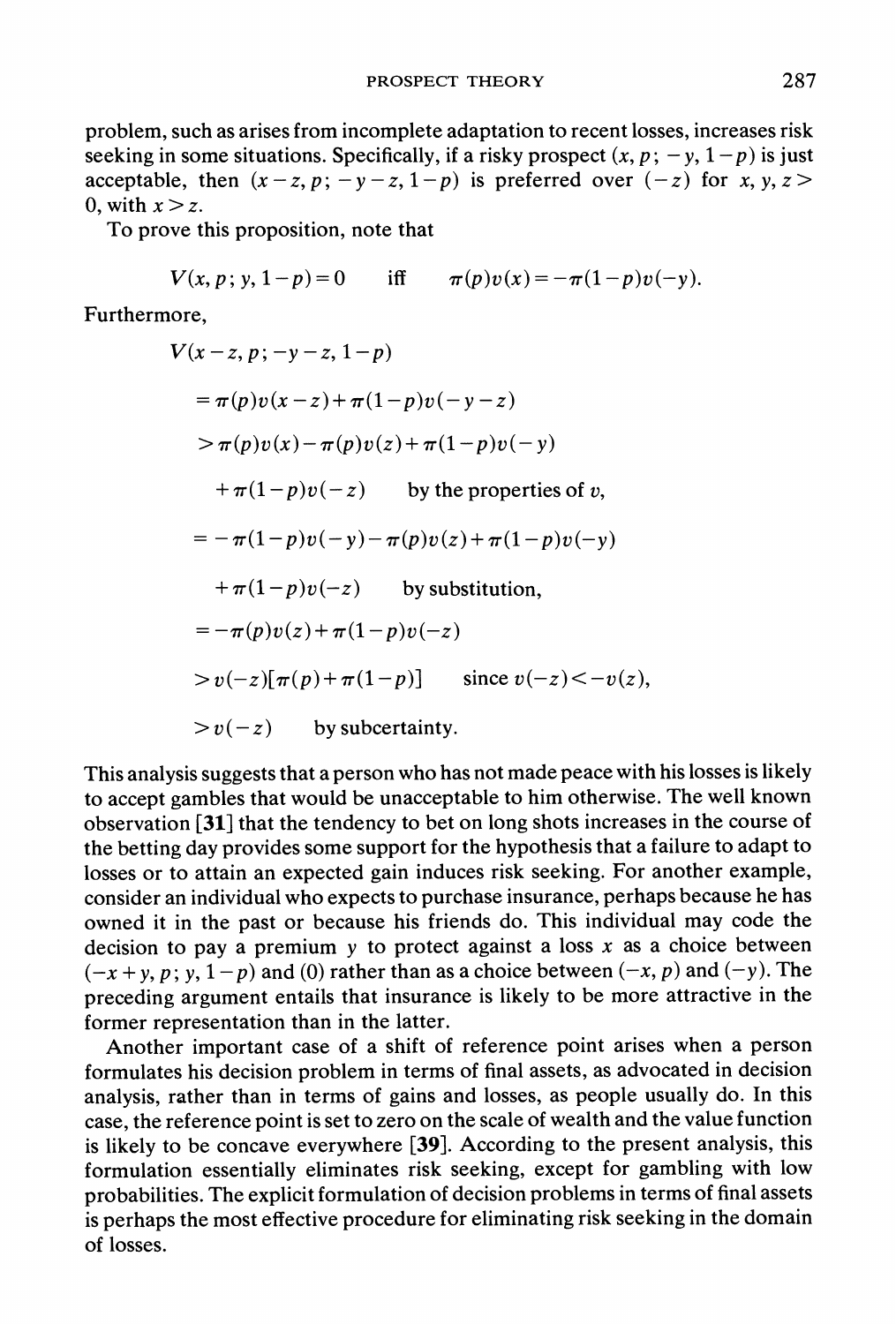**Many economic decisions involve transactions in which one pays money in exchange for a desirable prospect. Current decision theories analyze such problems as comparisons between the status quo and an alternative state which includes the acquired prospect minus its cost. For example, the decision whether to pay 10 for the gamble (1,000,.01) is treated as a choice between (990,.01; -10,.99) and (0). In this analysis, readiness to purchase the positive prospect is equated to willingness to accept the corresponding mixed prospect.** 

**The prevalent failure to integrate riskless and risky prospects, dramatized in the isolation effect, suggests that people are unlikely to perform the operation of subtracting the cost from the outcomes in deciding whether to buy a gamble. Instead, we suggest that people usually evaluate the gamble and its cost separately, and decide to purchase the gamble if the combined value is positive.**  Thus, the gamble  $(1,000,01)$  will be purchased for a price of 10 if  $\pi$  $(0.01)v(1,000)+v(-10)\geq 0.$ 

If this hypothesis is correct, the decision to pay 10 for  $(1,000, 0.01)$ , for example, is no longer equivalent to the decision to accept the gamble  $(990, .01, -10, .99)$ . Furthermore, prospect theory implies that if one is indifferent between  $(x(1$  $p$ ),  $p$ ;  $-px$ ,  $1-p$ ) and (0) then one will not pay px to purchase the prospect  $(x, p)$ . **Thus, people are expected to exhibit more risk seeking in deciding whether to accept a fair gamble than in deciding whether to purchase a gamble for a fair price. The location of the reference point, and the manner in which'choice problems are coded and edited emerge as critical factors in the analysis of decisions.** 

#### **Extensions**

**In order to encompass a wider range of decision problems, prospect theory should be extended in several directions. Some generalizations are immediate; others require further development. The extension of equations (1) and (2) to prospects with any number of outcomes is straightforward. When the number of outcomes is large, however, additional editing operations may be invoked to simplify evaluation. The manner in which complex options, e.g., compound prospects, are reduced to simpler ones is yet to be investigated.** 

**Although the present paper has been concerned mainly with monetary outcomes, the theory is readily applicable to choices involving other attributes, e.g., quality of life or the number of lives that could be lost or saved as a consequence of a policy decision. The main properties of the proposed value function for money should apply to other attributes as well. In particular, we expect outcomes to be coded as gains or losses relative to a neutral reference point, and losses to loom larger than gains.** 

**The theory can also be extended to the typical situation of choice, where the probabilities of outcomes are not explicitly given. In such situations, decision weights must be attached to particular events rather than to stated probabilities, but they are expected to exhibit the essential properties that were ascribed to the weighting function. For example, if A and B are complementary events and**  neither is certain,  $\pi(A) + \pi(B)$  should be less than unity--a natural analogue to **subcertainty.**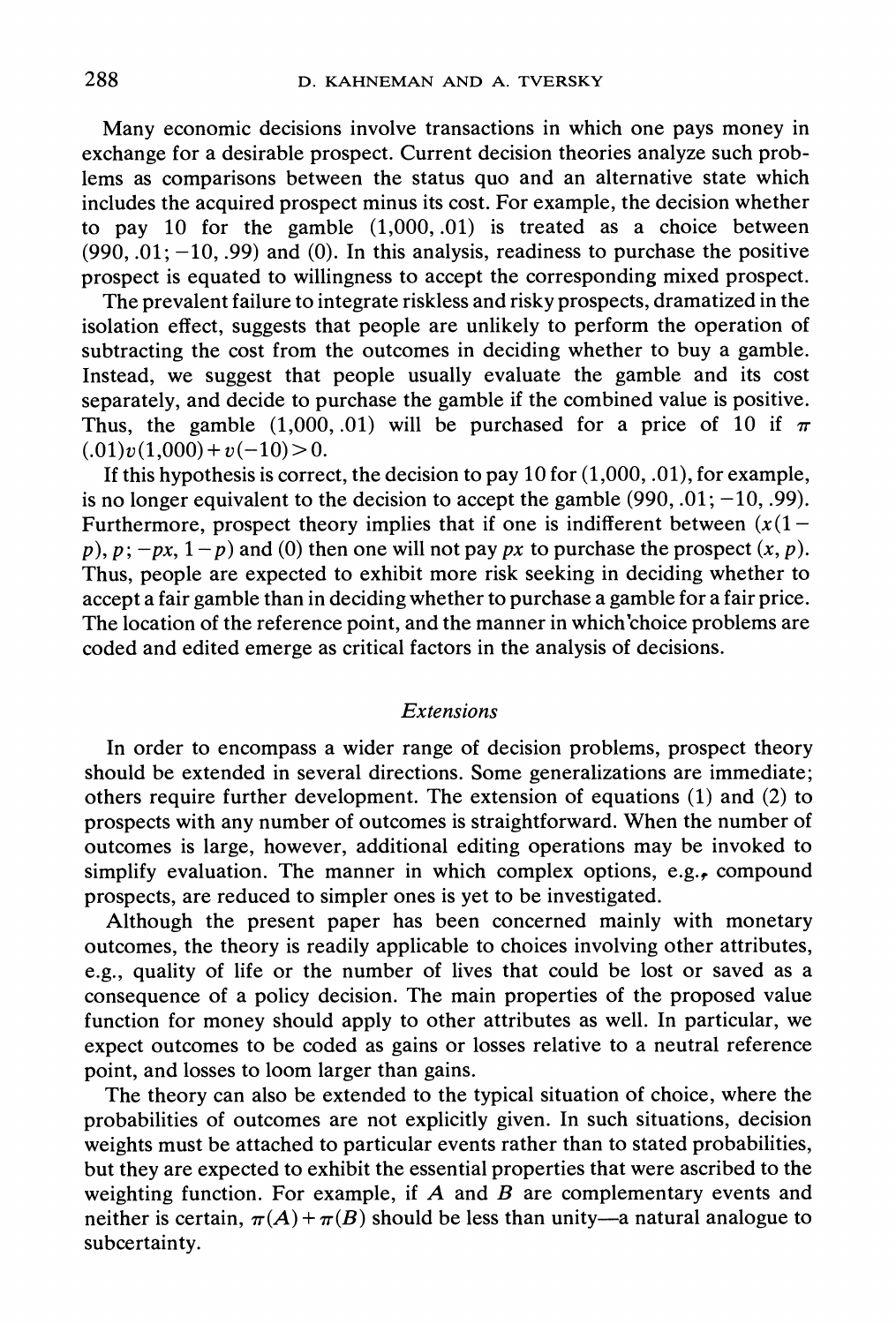**The decision weight associated with an event will depend primarily on the perceived likelihood of that event, which could be subject to major biases [45]. In addition, decision weights may be affected by other considerations, such as ambiguity or vagueness. Indeed, the work of Ellsberg [10] and Fellner [12] implies that vagueness reduces decision weights. Consequently, subcertainty should be more pronounced for vague than for clear probabilities.** 

**The present analysis of preference between risky options has developed two themes. The first theme concerns editing operations that determine how prospects are perceived. The second theme involves the judgmental principles that govern the evaluation of gains and losses and the weighting of uncertain outcomes. Although both themes should be developed further, they appear to provide a useful framework for the descriptive analysis of choice under risk.** 

**The University of British Columbia and Stanford University** 

**Manuscript received November, 1977; final revision received March, 1978.** 

## **APPENDIX2**

**In this appendix we sketch an axiomatic analysis of prospect theory. Since a complete self-contained treatment is long and tedious, we merely outline the essential steps and exhibit the key ordinal properties needed to establish the bilinear representation of equation (1). Similar methods could be extended to axiomatize equation (2).** 

Consider the set of all regular prospects of the form  $(x, p; y, q)$  with  $p + q < 1$ . The extension to regular prospects with  $p + q = 1$  is straightforward. Let  $\ge$  denote the relation of preference between prospects that is assumed to be connected, symmetric and transitive, and let  $\approx$  denote the associated relation of indifference. Naturally,  $(x, p; y, q) \approx (y, q; x, p)$ . We also assume, as is implicit in our notation, that  $(x, p; 0, q) \approx (x, p; 0, r)$ , and  $(x, p; y, 0) \approx (x, p; z, 0)$ . That is, the null outcome and the **impossible event have the property of a multiplicative zero.** 

Note that the desired representation (equation (1)) is additive in the probability-outcome pairs. **Hence, the theory of additive conjoint measurement can be applied to obtain a scale V which preserves the preference order, and interval scales f and g in two arguments such that** 

$$
V(x, p; y, q) = f(x, p) + g(y, q).
$$

**The key axioms used to derive this representation are:** 

Independence:  $(x, p; y, q) \ge (x, p; y'q')$  iff  $(x', p'; y, q) \ge (x', p'; y', q')$ .

Cancellation: If  $(x, p; y'q') \geq (x', p'; y, q)$  and  $(x', p'; y'', q'') \geq (x'', p''; y', q')$ , then  $(x, p; y'', q'') \geq (x'', p'')$  $(x'', p''; y, q)$ .

Solvability: If  $(x, p; y, q) \ge (z, r) \ge (x, p; y' q')$  for some outcome z and probability r, then there exist **y", q" such that** 

$$
(x, p; y''q'') \approx (z, r).
$$

**It has been shown that these conditions are sufficient to construct the desired additive represen**tation, provided the preference order is Archimedean [8, 25]. Furthermore, since  $(x, p; y, q) \approx$  $(y, q; x, p)$ ,  $f(x, p) + g(y, q) = f(y, q) + g(x, p)$ , and letting  $q = 0$  yields  $f = g$ .

**Next, consider the set of all prospects of the form (x, p) with a single non-zero outcome. In this case,**  the bilinear model reduces to  $V(x, p) = \pi(p)v(x)$ . This is the multiplicative model, investigated in [35] **and [25]. To construct the multiplicative representation we assume that the ordering of the probability-outcome pairs satisfies independence, cancellation, solvability, and the Archimedean axiom. In addition, we assume sign dependence [25] to ensure the proper multiplication of signs. It should be noted that the solvability axiom used in [35] and [25] must be weakened because the probability factor permits only bounded solvability.** 

**<sup>2</sup>We are indebted to David H. Krantz for his help in the formulation of this section.**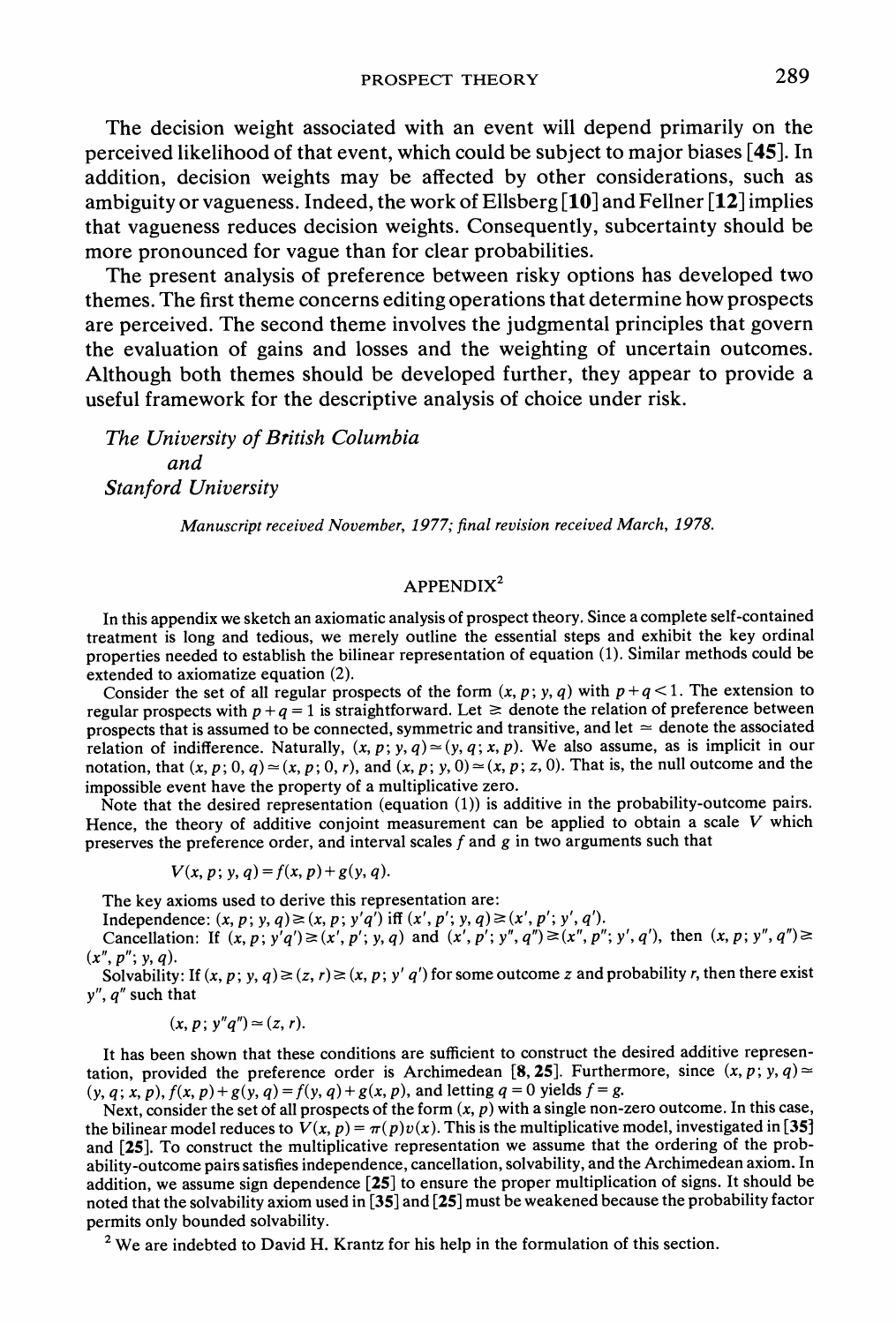**Combining the additive and the multiplicative representations yields** 

$$
V(x, p; y, q) = f[\pi(p)v(x)] + f[\pi(q)v(y)].
$$

**Finally, we impose a new distributivity axiom:** 

$$
(x, p; y, p) \approx (z, p) \quad \text{iff} \quad (x, q; y, q) \approx (z, q).
$$

**Applying this axiom to the above representation, we obtain** 

$$
f[\pi(p)v(x)]+f[\pi(p)v(y)]=f[\pi(p)v(z)]
$$

**implies** 

$$
f[\pi(q)v(x)]+f[\pi(q)v(y)]=f[\pi(q)v(z)].
$$

Assuming, with no loss of generality, that  $\pi(q) < \pi(p)$ , and letting  $\alpha = \pi(p)v(x)$ ,  $\beta = \pi(p)v(y)$ ,  $\gamma = \pi(p)v(z)$ , and  $\theta = \pi(q)/\pi(p)$ , yields  $f(\alpha) + f(\beta) = f(\gamma)$  implies  $f(\theta \alpha) + f(\theta \beta) = f(\theta \gamma)$  for all  $0 < \theta < 1$ .

**Because f** is strictly monotonic we can set  $\gamma = f^{-1}[f(\alpha) + f(\beta)]$ . Hence,  $\theta \gamma = \theta f^{-1}[f(\alpha) + f(\beta)] =$  $f^{-1}[f(\theta\alpha) + f(\theta\beta)].$ 

The solution to this functional equation is  $f(\alpha) = k\alpha^c$  [1]. Hence,  $V(x, p; y, q) =$  $k[\pi(p)v(x)]^c + k[\pi(q)v(y)]^c$ , for some k,  $c > 0$ . The desired bilinear form is obtained by redefining the scales  $\pi$ ,  $v$ , and  $V$  so as to absorb the constants  $k$  and  $c$ .

#### **REFERENCES**

- **[1] ACZEL, J.: Lectures on Functional Equations and Their Applications. New York: Academic Press, 1966.**
- **[2] ALLAIS, M.: "Le Comportement de l'Homme Rationnel devant le Risque, Critique des Postulats et Axiomes de l'Ecole Americaine," Econometrica, 21 (1953), 503-546.**
- **[3] ANDERSON, N. H., AND J. C. SHANTEAU: "Information Integration in Risky Decision Making," Journal of Experimental Psychology, 84 (1970), 441-451.**
- **[4] ARROW, K. J.: Essays in the Theory of Risk-Bearing. Chicago: Markham, 1971.**
- **[5] BARNES, J. D., AND J. E. REINMUTH: "Comparing Imputed and Actual Utility Functions in a Competitive Bidding Setting," Decision Sciences, 7 (1976), 801-812.**
- **[6] COOMBS, C. H.: "Portfolio Theory and the Measurement of Risk," in Human Judgment and Decision Processes, ed. by M. F. Kaplan and S. Schwartz. New York: Academic Press, 1975, pp. 63-85.**
- **[7] DAVIDSON, D., P. SUPPES, AND S. SIEGEL: Decision-making: An Experimental Approach. Stanford: Stanford University Press, 1957.**
- **[8] DEBREU, G.: "Topological Methods in Cardinal Utility Theory," Mathematical Methods in the Social Sciences, ed. by K. J. Arrow, S. Karlin, and P. Suppes. Stanford: Stanford University Press, 1960, pp. 16-26.**
- **[9] EDWARDS, W.: "Subjective Probabilities Inferred from Decisions," Psychological Review, 69 (1962), 109-135.**
- [10] ELLSBERG, D.: "Risk, Ambiguity and the Savage Axions," Quarterly Journal of Economics, 75 **(1961), 643-669.**
- **[11] FELLNER, W.: "Distortion of Subjective Probabilities as a Reaction to Uncertainty," Quarterly Journal of Economics, 75 (1961), 670-690.**
- **[12] : Probability and Profit-A Study of Economic Behavior Along Bayesian Lines. Homewood, Illinois: Richard D. Irwin, 1965.**
- **[13] FISHBURN, P. C.: "Mean-Risk Analysis with Risk Associated with Below-Target Returns," American Economic Review, 67 (1977), 116-126.**
- **[14] FISHBURN, P. C., AND G. A. KOCHENBERGER: "Two-Piece von Neumann-Morgenstern Utility Functions," forthcoming.**
- **[15] FRIEDMAN, M., AND L. J. SAVAGE: "The Utility Analysis of Choices Involving Risks," Journal of Political Economy, 56 (1948), 279-304.**
- **[16] FUCHS, V. R.: "From Bismark to Woodcock: The "Irrational" Pursuit of National Health Insurance," Journal of Law and Economics, 19 (1976), 347-359.**
- **f17] GALANTER, E., AND P. PLINER: "Cross-Modality Matching of Money Against Other Continua," in Sensation and Measurement, ed. by H. R. Moskowitz et al. Dordrecht, Holland: Reidel, 1974, pp. 65-76.**